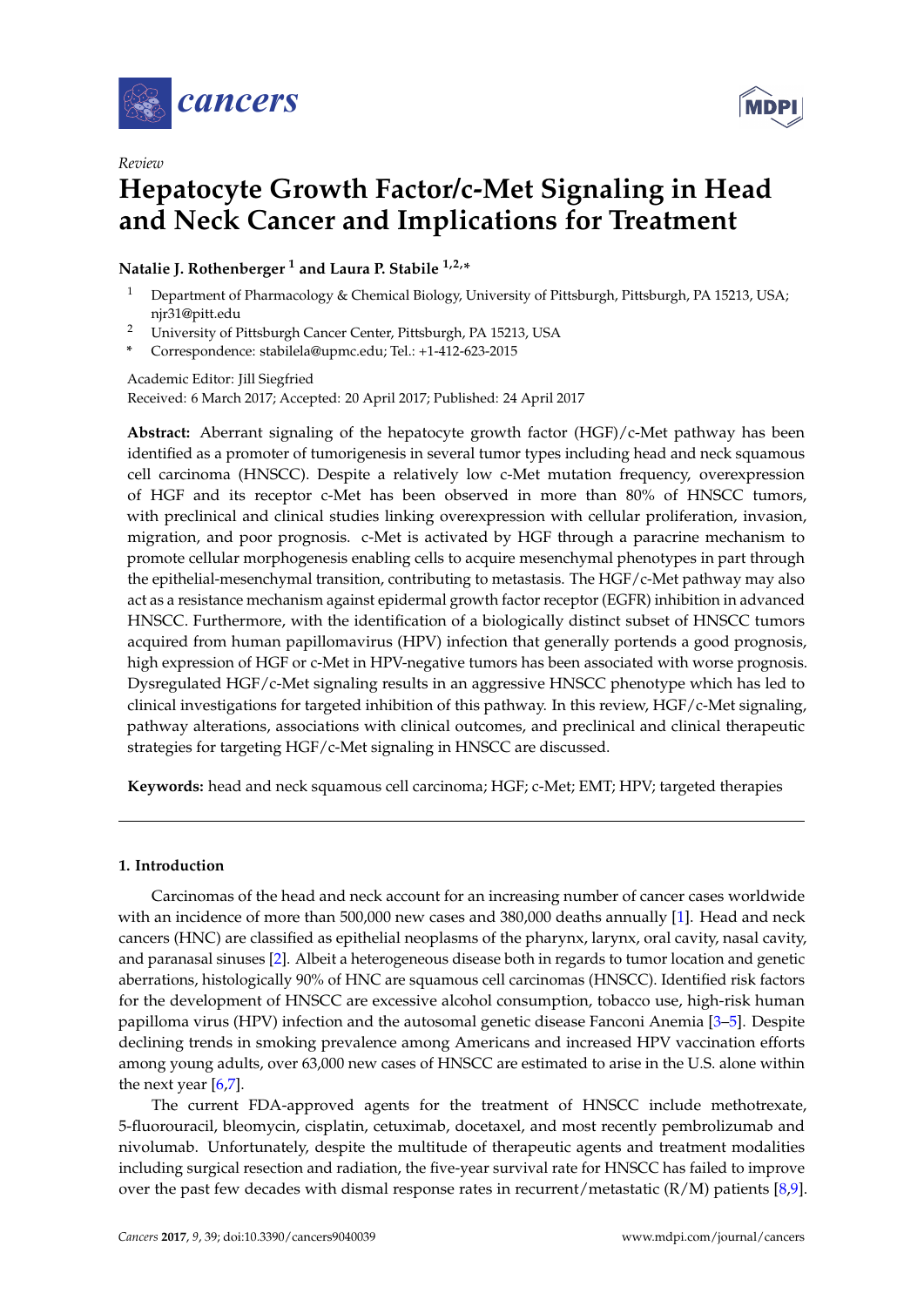Among the approved targeted therapies, cetuximab, a monoclonal antibody (MAb) to the epidermal growth factor receptor (EGFR), was the first to receive FDA approval for HNSCC patients with R/M HNSCC. EGFR was identified as an attractive molecular target for this disease with EGFR protein overexpression in more than 90% of HNSCCs and clinical observations correlating increased expression with increased risk of metastasis and poorer prognosis [\[10–](#page-13-4)[12\]](#page-13-5). However, despite a moderate survival advantage when combined with a platinum-based agent or radiation therapy [\[13](#page-13-6)[,14\]](#page-13-7), cetuximab remains clinically limited in HNSCC due to intrinsic and acquired mechanisms of resistance to the EGFR blockade [\[15\]](#page-13-8). In addition to EGFR, upregulation of the programmed cell death ligand 1 (PD-L1) in 46–100% of HNSCC solid tumors initiated investigation of the immune checkpoint protein as another viable therapeutic target in HNSCC [\[16\]](#page-13-9). Pembrolizumab and nivolumab are MAbs targeting the programmed cell death receptor (PD-1), selectively blocking tumor-induced immunosuppression caused by PD-L1 activation of PD-1 [\[17\]](#page-13-10). Pembrolizumab and nivolumab received FDA approval in 2016 as first-line therapies for R/M HNSCC patients following clinical data indicating both agents provide sustained antitumor activity with 18% and 13% overall response rates (ORR), respectively, in addition to slight survival advantages when compared with standard of care therapies [\[18–](#page-13-11)[20\]](#page-13-12). While the therapeutic benefit of these targeted and systemic treatments is evident, there remains a need to develop more efficacious therapies targeting additional oncogenic pathways promoting HNSCC pathogenesis. One pathway that has emerged as a potential target is the hepatocyte growth factor (HGF)/c-Met pathway.

The discovery of overexpression of HGF and its receptor c-Met have been reported in a majority of HNSCC tumors, precipitating multiple investigations into the tumorigenic effects of this pathway in HNSCC [\[21\]](#page-13-13). Activation of this pathway promotes epithelial-mesenchymal transition (EMT), a process characterized by the morphogenesis of epithelial tumor cells to acquire an aggressive phenotype enhancing cellular migration, invasion, proliferation, and metastasis in HNSCC [\[22\]](#page-13-14). Clinically, aberrant HGF/c-Met signaling has been associated with poor prognosis, lymph node metastasis, EGFR resistance, and potentially HPV status [\[23–](#page-13-15)[26\]](#page-14-0). With ample evidence for the role of the HGF/c-Met pathway promoting disease progression, it has been investigated as a novel therapeutic target in HNSCC patients. Herein, we outline the biological mechanisms and carcinogenic implications of HGF/c-Met signaling in HNSCC, the effects of aberrant HGF/c-Met signaling on patient outcomes, and preclinical and clinical investigations surrounding targeted inhibition of this pathway in HNSCC.

## **2. HGF/c-Met Signaling in HNSCC**

HGF is a pleiotropic plasminogen-like cytokine cytogenically located at 7q21.11 and originally discovered for its mitogenic effects on parenchymal hepatocytes [\[27\]](#page-14-1). Identical to the independently discovered scatter factor (SF) protein, HGF also stimulates morphogenesis and motogenesis of epithelial cells in various organs, indicating that HGF plays a critical role in tissue regeneration following injury and normal tissue development during embryogenesis [\[28](#page-14-2)[–31\]](#page-14-3). Upon dysregulation of HGF signaling, however, the same properties that promote normal pathophysiology and tissue repair in turn promote tumorigenesis, proliferation, invasion, and evasion of apoptosis in several malignancies including HNSCC [\[32\]](#page-14-4).

In HNSCC, the majority of HGF is secreted by tumor-associated fibroblasts (TAFs) in the tumor microenvironment as an inactive zymogen, requiring proteolytic cleavage by the membrane-bound protease matriptase (Figure [1\)](#page-2-0) [\[33\]](#page-14-5). Cleavage of the single-chain proenzyme produces an active two-chain heterodimer capable of binding to the transmembrane receptor, c-Met. While autocrine HGF activation of c-Met has been reported in other cancer types, HNSCC cells fail to secrete detectable levels of the ligand, indicating the TAF supplied HGF activates c-Met in a predominantly paracrine manner [\[23](#page-13-15)[,34\]](#page-14-6).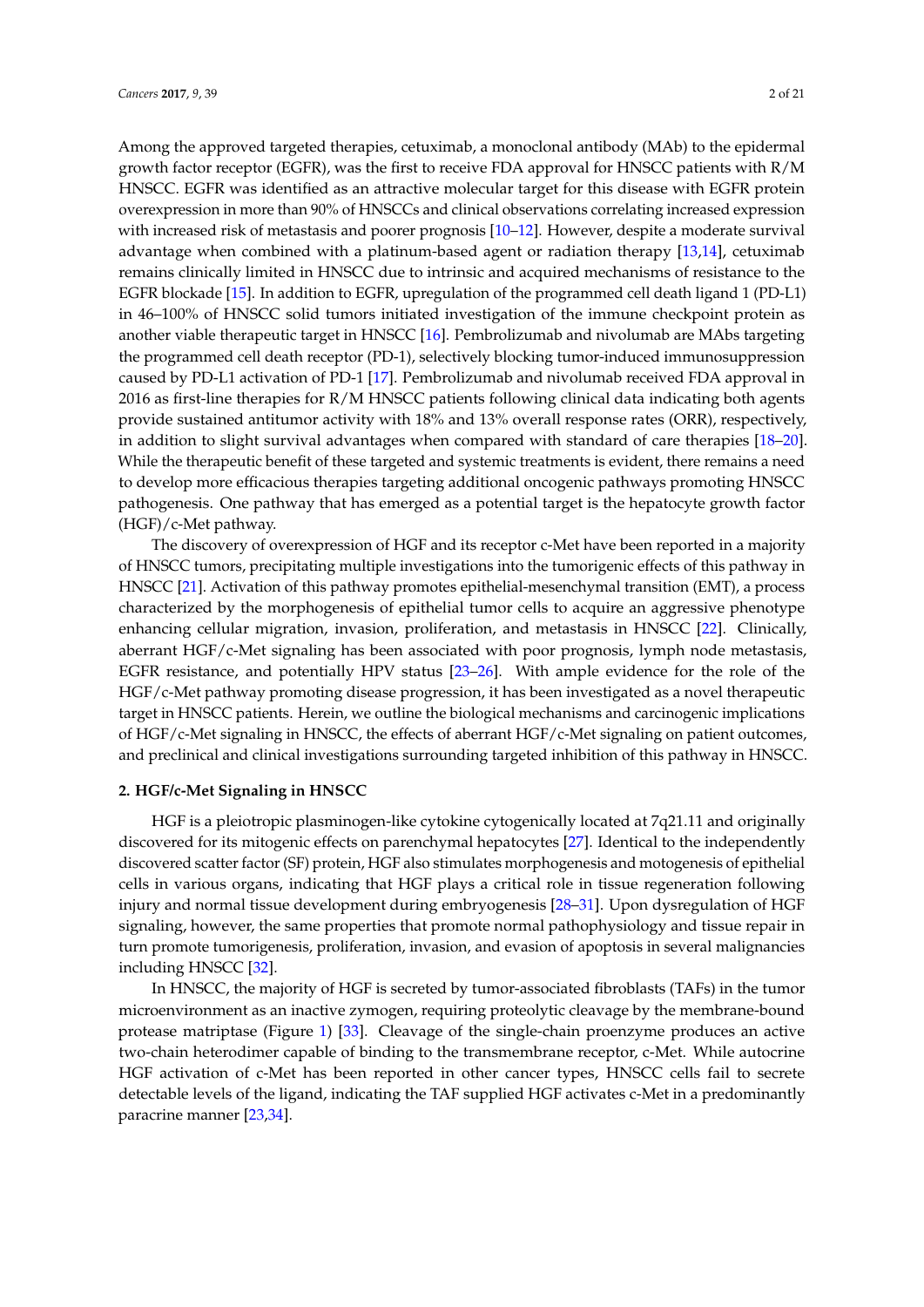<span id="page-2-0"></span>

**Figure 1.** Targeted Inhibition of Hepatocyte Growth Factor (HGF)/c-Met Signaling in Head and Neck Squamous Cell Carcinoma (HNSCC). Secreted by local tumor associated fibroblasts (TAFs), pro-HGF is cleaved by membrane bound matriptase, enabling the heterodimer ligand to bind both the alpha and beta chain of the c-Met receptor. Upon binding, c-Met undergoes autophosphorylation and recruits adaptor molecules growth-factor-receptor-bound protein 2 (Grb2) and Grb2-associated binder 1 (Gab1) which further recruit oncogenic proteins SH2 containing protein tyrosine phosphatase (SHP2), signal transducers and activators of transcription-3 (STAT3), Ras/Raf, and phosphoinositide 3-kinase (PI3K), initiating signaling cascades promoting proliferation, migration, invasion, and metastasis. Inhibition of the pathway can be achieved through several strategies including anti-HGF monoclonal antibodies such as ficlatuzumab, the competitive HGF antagonist NK4, c-Met specific antibodies including onartuzumab, and c-Met tyrosine kinase inhibitors (TKIs) such as crizotinib. Italicized agents are in clinical development for HNSCC.

Identified as the sole receptor for the HGF ligand, c-Met is a receptor tyrosine kinase encoded by the proto-oncogene *MET* located on the long arm of chromosome 7 at position 7q31.2 [\[35\]](#page-14-7). The c-Met receptor is composed of an extracellular alpha chain with a disfulfide linkage to the larger beta chain that includes a semaphorin (Sema), juxtamembrane, and cytoplasmic kinase domain  $k = 16$ . Subsequent phosphorylation of type domain  $\frac{1}{2}$  and  $\frac{1}{2}$  and  $\frac{1}{2}$  located at the theorylation of type data the theorylation of the theorylation of the theorylation of the theorylation of the theoryl integral for signal transduction [\[32,](#page-14-4)[36\]](#page-14-8). HGF binding to c-Met leads to receptor dimerization and integral for autophosphorylation of tyrosine residues Y1230, Y1234, and Y1235 in the active site of the tyrosine kinase domain [\[37](#page-14-9)[,38\]](#page-14-10). Subsequent phosphorylation of tyrosines Y1349 and Y1356 located at the C-terminal of the beta chain creates a bidentate docking site that recruits and binds to the adaptor molecules, growth-factor-receptor-bound protein 2 (Grb2), and Grb2-associated binder 1 (Gab1) that are essential for downstream HGF/c-Met signaling [\[32](#page-14-4)[,39\]](#page-14-11). Phosphorylated activation of Grb2 activates oncogenic Ras/Raf signaling, while phosphorylated Gab1 recruits docking proteins phosphoinositide 3-kinase (PI3K), SH2 containing protein tyrosine phosphatase (SHP2), and signal transducers and activators of transcription-3 (STAT-3) that activate pathways promoting cell survival, proliferation, and tumorigenesis [\[32\]](#page-14-4).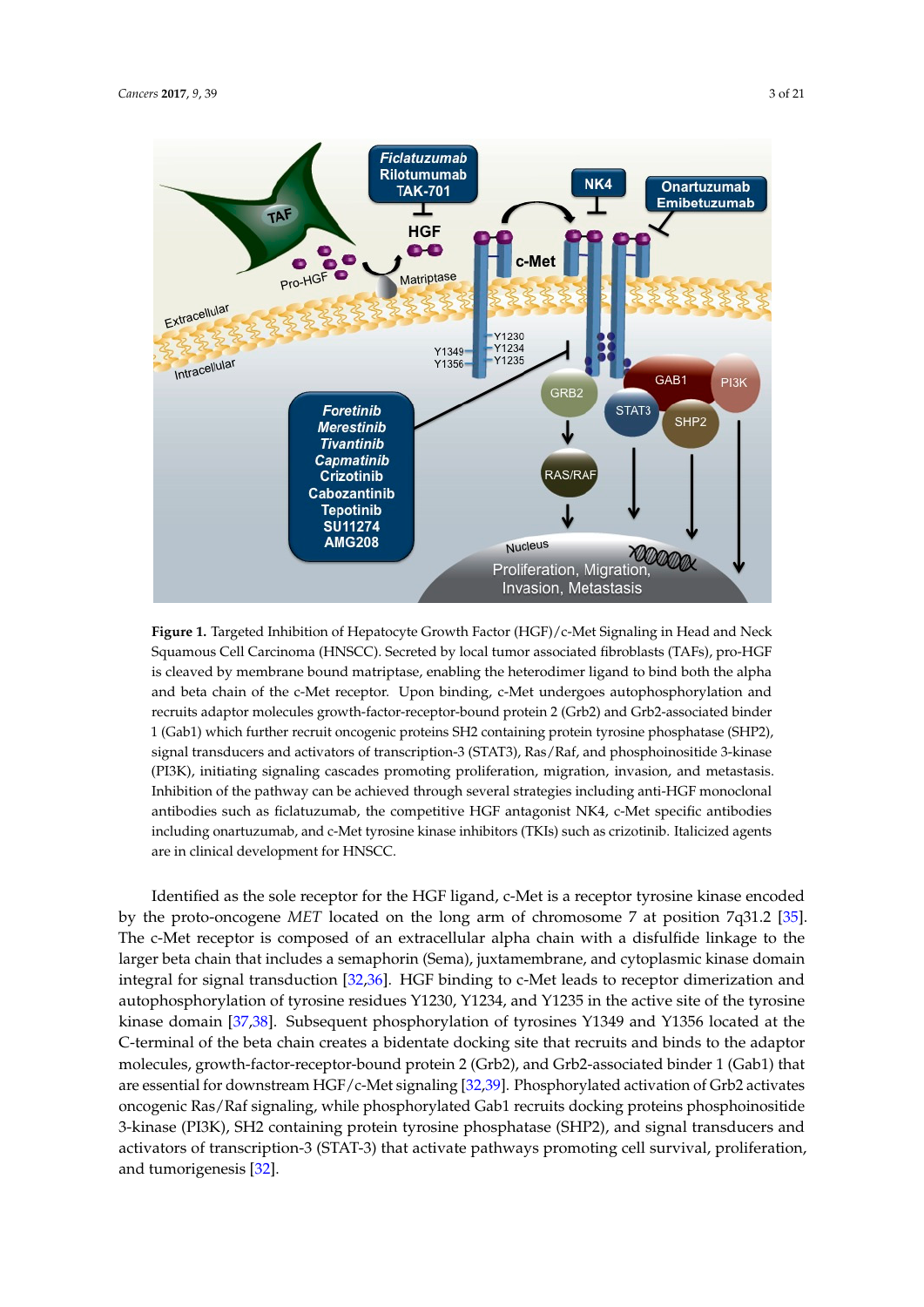# **3. HGF/c-Met Pathway Alterations in HNSCC**

Increased activation of the HGF/c-Met signaling pathway results from a variety of genetic abnormalities including *MET* mutations, amplification of the *MET* gene, and overexpression of both c-Met and HGF protein. Overexpression of c-Met protein is the most frequently observed alteration presenting in up to 90% of HNSCC tumors, with mRNA overexpression frequently reported as well [\[23,](#page-13-15)[40](#page-14-12)[–42\]](#page-14-13). Activated, or phosphorylated c-Met (p-Met), is also often detected in HNSCC patient samples. In a study comparing protein expression profiles between HNSCC tumors and normal mucosa, p-Met at activating tyrosines Y1003, Y1230, Y1234, and Y1235 was observed in 66% of tumors, correlating with total c-Met expression in 79% of tumors [\[41\]](#page-14-14). A more recent study also reported elevated p-Met expression in 30% of HNSCC tumors and found p-Met significantly correlated with HGF protein overexpression, indicating paracrine constitutive activation of c-Met signaling by HGF in these HNSCC samples [\[40\]](#page-14-12). While *MET* amplification and increased *MET* gene copy number are observed at a low frequency in HNSCC tumors, they are associated with the overexpression of c-Met protein [\[43\]](#page-14-15).

In addition to c-Met and p-Met overexpression, *MET* mutations have been identified in the *MET* tyrosine kinase domain, sema, and juxtamembrane domains in HNSCC patient tumors. In a study by Di Renzo et al., the activating point mutation Y1235D was detected at a higher incidence in metastatic lymph tissues from HNSCC patients compared to the corresponding primary tissue suggesting clonal selection of the mutation and evidence that c-Met modulates metastasis [\[44\]](#page-14-16). In support of these findings, a prospective study of advanced HNSCC patients reported Y1235D in 21 of 152 (14%) primary tumors with positive expression correlating to an increased likelihood of distant metastasis [\[45,](#page-15-0)[46\]](#page-15-1). In addition, a retrospective study by Aebersold et al. observed the Y1235D mutation in 15 of 138 (11%) primary oropharyngeal squamous cell carcinomas and found tumors harboring this mutation correlated with a higher risk of local tumor progression and recurrence [\[46\]](#page-15-1). Subsequently, in a cohort of 66 HNSCC tumors, Seiwert et al. reported a 12% *MET* mutation frequency and identified two novel mutations (T1275I and V1333I) in the tyrosine kinase domain as well as mutations in the sema (T230M, E168D, N345S) and juxtamembrane (T1010I and R988C) domains [\[41\]](#page-14-14). Lastly, *MET* mutations that result in exon 14 skipping, deletion of the juxtamembrane domain, and loss of Casitas B-lineage lymphoma (Cbl) E3 ubiquitin-ligase recruitment, were only identified in less than 1% of HNSCC tumors, but potentially require more advanced technical methods for increased detection [\[47](#page-15-2)[,48\]](#page-15-3).

Paralleling c-Met expression, HGF protein overexpression has been observed in 45% of primary HNSCC tumors as well, while positive *HGF* gene expression has been reported in up to 58% of R/M HNSCC cases [\[40](#page-14-12)[,41\]](#page-14-14). Marshall et al. were among the first to report that HGF protein expression is significantly higher in tumor tissue compared to normal and dysplastic tissue of the oral cavity [\[23](#page-13-15)[,49\]](#page-15-4). In HNSCC, matriptase, the protease required to cleave the pro-HGF form, is also co-expressed with c-Met on the surface of HNSCC tumor epithelial cells enabling enhanced HGF-mediated activation of c-Met and downstream signaling [\[33\]](#page-14-5). Dysregulation of HGF/c-Met signaling in turn activates multiple effector molecules such as mitogen-activated protein kinase (MAPK) and PI3K which promote malignant growth and cell survival [\[23\]](#page-13-15).

# **4. HGF/c-Met Pathway and HNSCC Progression**

Aberrant HGF/c-Met signaling in HNSCC promotes tumor progression and enables the development of distant metastasis by increasing the invasive capacity of HNSCC tumor cells. Multiple studies have demonstrated that recombinant HGF stimulation of both primary and metastatic HNSCC cell lines leads to increased migration and invasion [\[23](#page-13-15)[,50](#page-15-5)[,51\]](#page-15-6). Similarly, HNSCC tumor cells co-cultured with TAFs, or cultured with TAF-conditioned media, also demonstrated enhanced migration and invasion, while the addition of an HGF neutralizing antibody inhibited the acquisition of a motile phenotype [\[23](#page-13-15)[,52\]](#page-15-7). Furthermore, in vivo orthotopic injection of HNSCC cells mixed with TAFs led to increased tumor growth and metastasis compared to injection of tumor cells alone [\[52\]](#page-15-7).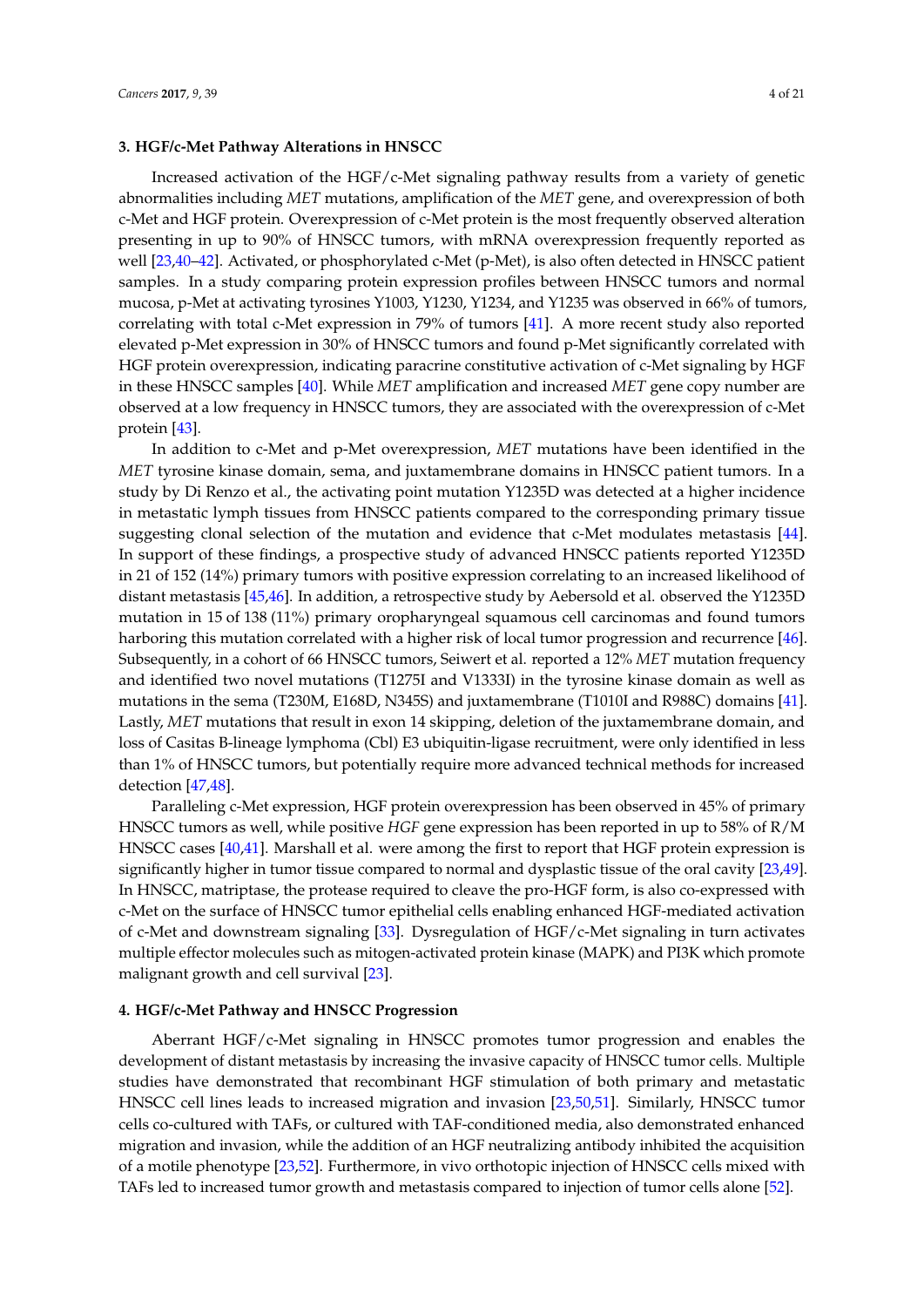HGF/c-Met signaling stimulates the morphogenesis of epithelial cells to acquire these aggressive motile phenotypes through EMT. During EMT, cells lose their characteristic epithelial phenotype and in turn acquire mesenchymal features including front-rear polarization, an elongated spindle-like morphology, and migratory potential resulting in the metastatic progression of several carcinomas including HNSCC [\[53,](#page-15-8)[54\]](#page-15-9). Studies assessing cell anchorage and invasion have revealed that the loss of an immobile epithelial phenotype is related to loss of E-cadherin expression [\[55\]](#page-15-10). A recent meta-analysis of over 19 studies assessing E-cadherin expression in HNSCC found that reduced E-cadherin expression is significantly associated with higher incidence of metastasis and poorer prognosis when compared with high E-cadherin expressing tumors [\[56\]](#page-15-11). Kim et al. showed HGF activation of c-Met mediated reduced membranous E-cadherin expression in HNSCC cells by causing translocation of the protein to the cytoplasm and reduced expression correlated with distant metastasis and recurrent disease [\[25\]](#page-13-16). Suppression of E-cadherin protein expression during tumor progression is commonly observed in response to upregulation of repressive transcription factors such as snail [\[57\]](#page-15-12). In a study by Grotegut et al., HGF was shown to stimulate snail expression through c-Met activation of MAPK signaling and early growth response factor 1 (EGR-1) in epithelial cells, inducing a migratory phenotype [\[58\]](#page-15-13). Furthermore, co-localized expression of c-Met and E-cadherin have been reported at cell-cell junctions in both breast and colon cancers [\[59\]](#page-15-14). Taken together, these studies suggest HGF/c-Met signaling enables epithelial HNSCC cell migration through the suppression of E-cadherin expression.

The HGF/c-Met pathway employs multiple mechanisms to induce cell migration and invasion, and in addition to E-cadherin loss, HGF induces increased expression of matrix metalloproteinases (MMPs) in HNSCC. MMPs are a class of proteases identified in tumor cell metastases and are responsible for the degradation and remodeling of the extracellular matrix (ECM) [\[60\]](#page-15-15). In primary HNSCC patient derived cell lines, exposure to HGF significantly upregulated expression of MMP-9, while metastatic cells from the same patients showed increased expression of MMP-2 in response to HGF [\[51\]](#page-15-6). Interestingly, in oral squamous cell carcinomas, snail was shown to regulate MMP-2 and MMP-9 expression, indicating HGF-induced snail expression potentially mediates simultaneous degradation of the ECM and intracellular adhesion of HNSCC cells [\[61,](#page-15-16)[62\]](#page-15-17).

Another mechanism by which HGF/c-Met signaling promotes tumor progression and cell survival is through the p53 protein product *TP53-*induced glycolysis and apoptosis regulator (TIGAR). Targeted inhibition of c-Met was found to significantly downregulate expression of TIGAR in nasopharyngeal cells in turn reducing intracellular nicotinamide adenine dinucleotide phosphate (NADPH) levels necessary for evading apoptosis [\[63\]](#page-15-18). Subsequent overexpression of TIGAR in HNSCC cells eliminated the growth inhibitory effects of c-Met inhibitors, while also reportedly upregulating mesenchymal markers such as vimentin [\[63,](#page-15-18)[64\]](#page-16-0). This data indicates a relationship between c-Met and TIGAR in the promotion of cell survival and invasiveness in HNSCC.

HGF further supports HNSCC tumor development through the promotion of angiogenesis. A hallmark of cancer progression, angiogenesis is stimulated by HGF-induced production of well-established pro-angiogenic factors including interleukin (IL)-8, vascular endothelial growth factor (VEGF), and platelet-derived growth factor (PDGF). Previous reports have correlated increased IL-8 and VEGF levels in HNSCC tumors with larger tumor volume, increased recurrence and shorter disease-free intervals [\[65](#page-16-1)[,66\]](#page-16-2). In vitro studies show that HGF stimulation leads to significantly increased IL-8, VEGF, and PDGF expression in HNSCC tumor cells through MEK-dependent activation of EGR-1 [\[23](#page-13-15)[,67](#page-16-3)[,68\]](#page-16-4). HGF-induced IL-8 and VEGF production reliant on c-Met activation of downstream MEK and PI3K pathways was further demonstrated by repressed expression of these cytokines in the presence of targeted MEK and PI3K inhibitors [\[23,](#page-13-15)[67\]](#page-16-3). Elevated co-expression of HGF and IL-8, VEGF, and PDGF in both tumors and serum from HNSCC patients further supports the hypothesis of an interaction between HGF/c-Met signaling and these cytokines promoting angiogenesis and metastatic disease [\[66](#page-16-2)[,67,](#page-16-3)[69\]](#page-16-5).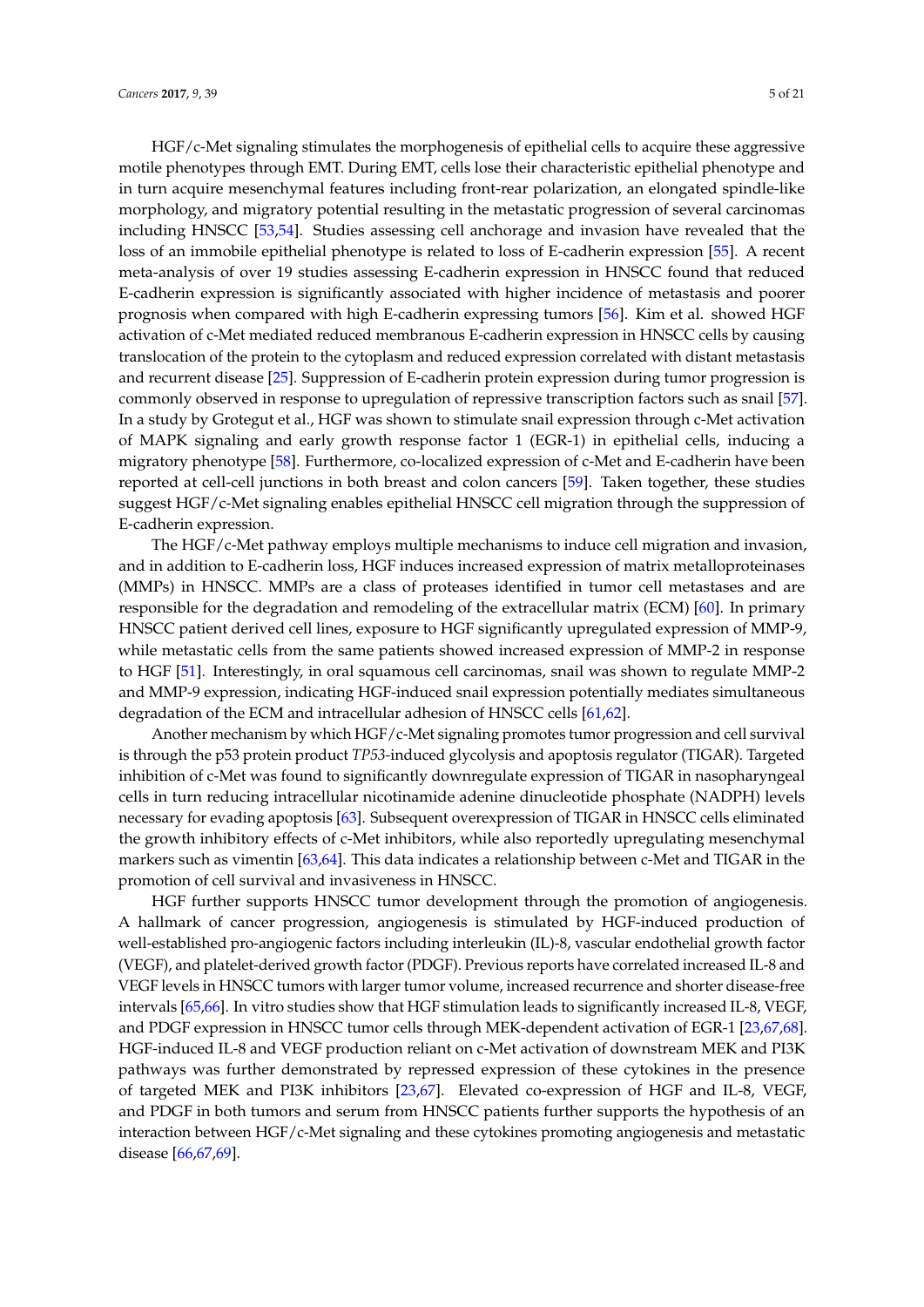Alterations in HGF/c-Met signaling in HNSCC therefore unsurprisingly correlate with increased incidence of regional and distant metastases. While distant metastasis rates remain low, one of the most significant prognostic indicators for HNSCC patients is the presence of metastatic disease in the cervical lymph nodes, correlating with a 50% decrease in survival [\[70](#page-16-6)[,71\]](#page-16-7). Several studies have evaluated potential metastatic biomarkers and among them HGF and c-Met protein and gene expression have been identified. HGF protein levels not only increase with HNSCC progression, but also significantly correlate with lymph node metastasis [\[72,](#page-16-8)[73\]](#page-16-9). Additionally, c-Met protein expression is frequently observed in metastatic lymph tissue occasionally at increased levels compared with the primary HNSCC site [\[74,](#page-16-10)[75\]](#page-16-11). While the *MET* gene is typically undetectable in normal lymph tissue, *MET* expression was found in up to 40% of HNSCC lymph nodes assessed, 24% of which were histopathologically confirmed metastatic [\[74\]](#page-16-10). This data, combined with reports showing somatic *MET* mutations are selectively identified in metastatic lymph, and not in the primary tissue, confirm a role of the HGF/c-Met pathway in metastasis  $[44]$ .

# **5. Relation of the HGF/c-Met Pathway to HNSCC Outcome**

Studies comparing c-Met expression with clincopathological parameters consistently report positive and overexpressed c-Met protein in HNSCC tumor samples [\[73,](#page-16-9)[76](#page-16-12)[–78\]](#page-16-13). However, the value of tumoral c-Met expression as an independent prognostic indicator in HNSCC remains controversial due to inconsistent reports regarding which clinical parameters significantly correlate with c-Met expression (Table [1\)](#page-6-0). An expression analysis by Galaezzi et al. was among the first studies to assess the clinical significance of c-Met in HNSCC [\[75\]](#page-16-11). Utilizing both Western blotting and immunohistochemistry, elevated c-Met expression was observed in HNSCC carcinomas compared with normal squamous epithelium and correlated with increased tumor size and regional lymph node metastasis [\[75\]](#page-16-11). A separate study analyzing 82 laryngeal tumors reported similar findings with elevated c-Met expression significantly associated with regional lymph metastasis [\[79\]](#page-16-14). While subsequent studies have also reported a correlation between c-Met expression and clinicopathological parameters such as tumor stage [\[73](#page-16-9)[,80\]](#page-16-15) and local and distant metastatic recurrence [\[80\]](#page-16-15), the most commonly reported correlations are with lymph node metastasis and decreased overall survival [\[40,](#page-14-12)[72,](#page-16-8)[73,](#page-16-9)[80,](#page-16-15)[81\]](#page-16-16). For example, Lo Muzio et al. evaluated c-Met expression in 84 HNSCC samples and showed a significant correlation between elevated c-Met and decreased overall survival, however no significant association was found between c-Met and staging, recurrence, or sex [\[77\]](#page-16-17). One of the most recent retrospective studies reported an association between c-Met and p-Met with worse progression free survival (PFS) and overall survival (OS) in metastatic HNSCC patients [\[40\]](#page-14-12). In contrast to these reports, an assessment of 211 HNSCC tumors failed to find any prognostic significance of c-Met expression in regards to tumor size or metastasis, and contrary to previous reports they observed a negative correlation between c-Met expression and tumor staging [\[78\]](#page-16-13). Furthermore, a retrospective study analyzing oropharngeal squamous cell carcinoma samples revealed a lack of statistical significance between *MET* mutations or c-Met expression and clinicopathological outcomes [\[82\]](#page-17-0). Despite variability among these findings, the majority of studies indicate at least one correlation between elevated c-Met and a clinical parameter indicative of poor prognosis.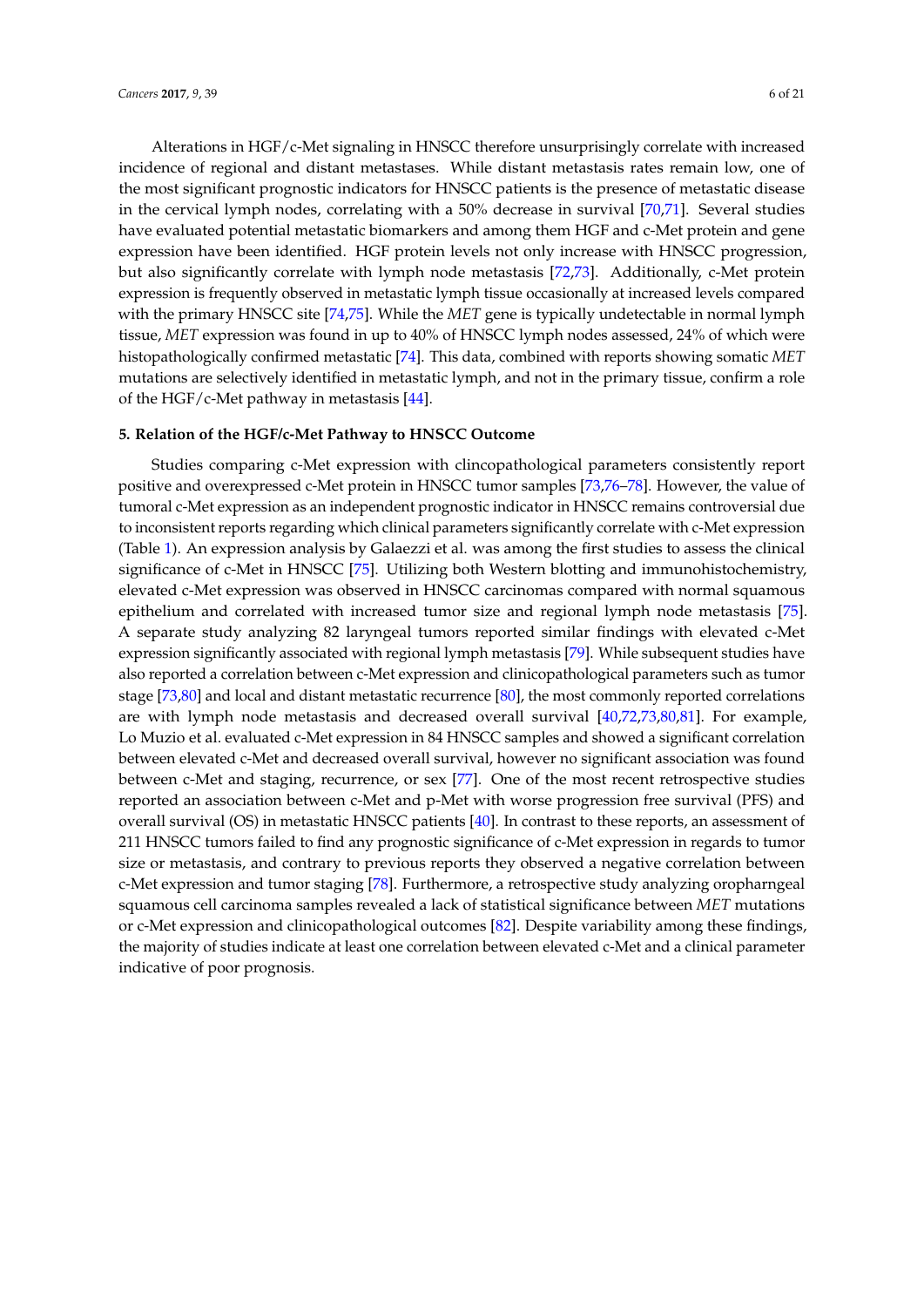<span id="page-6-0"></span>

| <b>Clinicopathological Correlations</b><br>with Elevated c-Met Expression                                          | <b>HNSCC Sample Site/Size</b>                                                                                         | Reference                      |
|--------------------------------------------------------------------------------------------------------------------|-----------------------------------------------------------------------------------------------------------------------|--------------------------------|
| Lymph node metastasis                                                                                              | Larynx ( $n = 82$ )                                                                                                   | Sawatsubashi 1998 (ref. [79])  |
| Decreased local failure-free survival<br>Decreased disease-free survival<br>Decreased overall survival             | Oropharynx ( $n = 97$ )                                                                                               | Aebersold 2001 (ref. [81])     |
| Higher tumor staging<br>Lymph node metastasis<br>Clinical staging                                                  | Oral Cavity ( $n = 93$ )                                                                                              | Chen 2004 (ref. [73])          |
| Decreased overall survival rate                                                                                    | Oral Cavity ( $n = 84$ )                                                                                              | Lo Muzio 2006 (ref. [77])      |
| Lymph node metastasis                                                                                              | Hypopharynx ( $n = 40$ )                                                                                              | Kim 2006 (ref. [72])           |
| Higher tumor stage<br>Lymph node metastasis<br>Clinical Stage<br>Local recurrence<br>Distant metastatic recurrence | Tongue ( $n = 99$ )                                                                                                   | Endo 2006 (ref. [80])          |
| Lower tumor staging                                                                                                | Oral Cavity ( $n = 211$ )                                                                                             | Freudlsperger 2010 (ref. [78]) |
| Worse disease-free survival in<br>HPV-negative patients                                                            | Oropharynx ( $n = 70$ )<br>Larynx ( $n = 27$ )<br>Hypopharynx ( $n = 7$ )<br>Oral Cavity ( $n = 3$ )                  | Baschnagel 2014 (ref. [76])    |
| Decreased progression-free survival *<br>Decreased overall survival *                                              | Oral Cavity $(n = 7)$<br>Oropharynx ( $n = 7$ )<br>Hypopharynx ( $n = 6$ )<br>Larynx ( $n = 12$ )<br>Occult $(n = 1)$ | Madoz-Gurpide 2015 (ref. [40]) |
| Higher tumor staging<br>HPV-positive status                                                                        | Oropharynx ( $n = 78$ )                                                                                               | Qian 2016 (ref. [83])          |

| Table 1. Clinical Correlations with c-Met Expression in HNSCC Tumors. |
|-----------------------------------------------------------------------|
|-----------------------------------------------------------------------|

Clinical studies were identified by a literature search using the keywords c-Met, clinicopathological correlations, HNSCC. Studies presented in the table were selected based on results with a *p* value <0.05. \* Also correlated with elevated p-Met tumor expression.

HGF, both tumoral and peripheral, has also been evaluated as a potential biomarker for the progression of HNSCC (Table [2\)](#page-7-0). In addition to c-Met expression, Kim et al. evaluated tumoral HGF expression and observed a significant correlation between positive HGF staining and lymph node metastasis and tumor staging [\[72\]](#page-16-8). Kim et al. also assessed HGF levels in the serum among healthy controls, primary HNSCC patients, and R/M HNSCC patients. This study reported a nearly 40% increase in the HGF serum levels of R/M HNSCC patients compared to healthy controls and 23% increase in nonrecurrent patients compared with controls [\[84\]](#page-17-2). In a study identifying therapeutic response and survival biomarkers, longitudinal changes in HGF serum levels following chemoradiation in patients with advanced HNSCC were found to significantly correlate with increased relative risk of death upon adjustment for smoking status [\[85\]](#page-17-3). Furthermore, a study by Uchida et al. comparing HGF serum levels in healthy volunteers to HNSCC patients, also observed significantly higher circulating HGF in patients compared to controls, however no correlation with clinicopathological parameters such as tumor size, lymph nodal status, metastasis, or prognosis was found [\[86\]](#page-17-4). Finally, some studies have reported trends towards improved survival rates in HNSCC patients with combined lower tumoral HGF and c-Met expression [\[23\]](#page-13-15).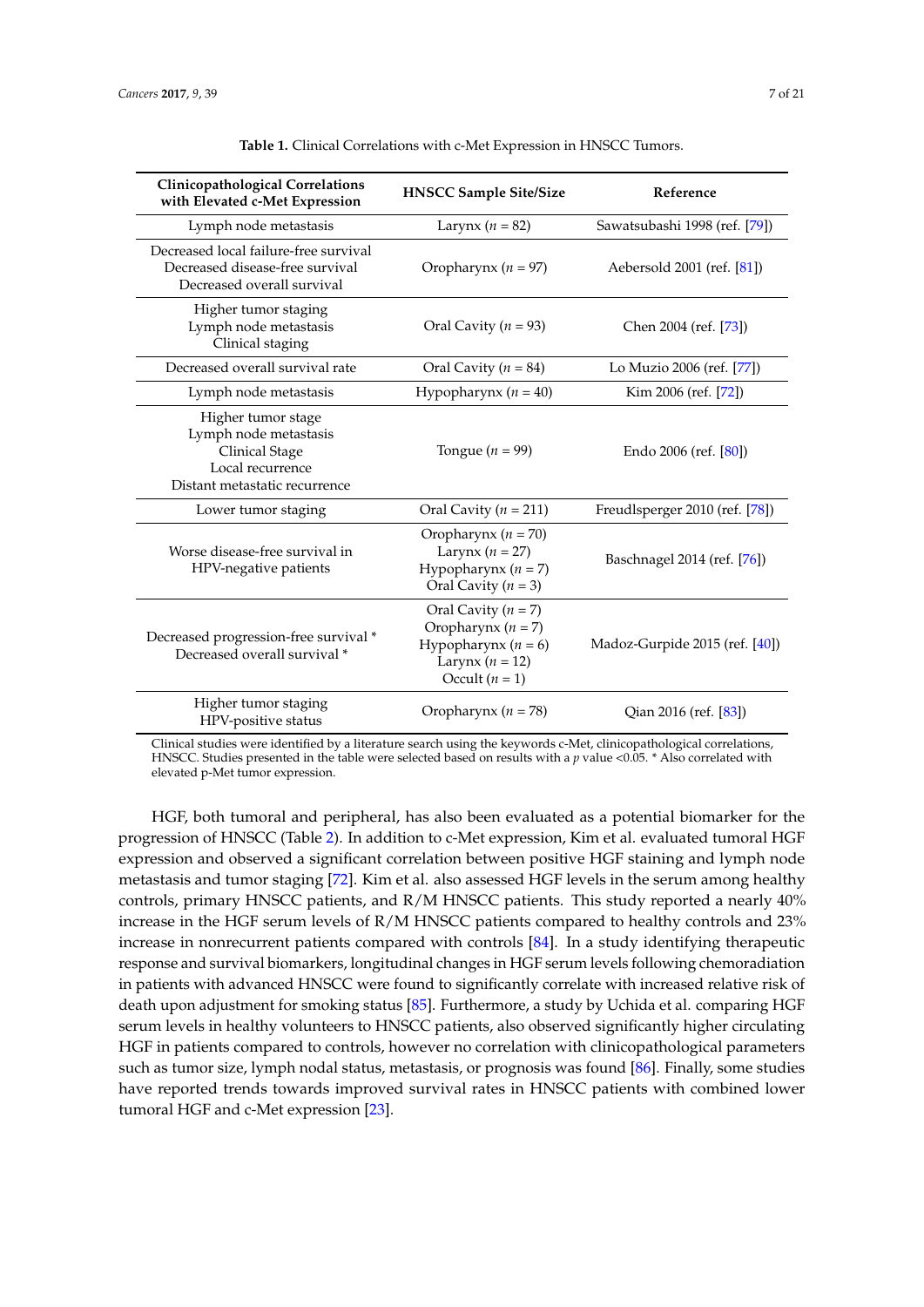<span id="page-7-0"></span>

| Clinicopathological Correlations with<br><b>Elevated Serum/Tumoral HGF</b>                          | <b>HNSCC Sample Site/Size</b>                                                                                             | Reference               |
|-----------------------------------------------------------------------------------------------------|---------------------------------------------------------------------------------------------------------------------------|-------------------------|
| Elevated serum HGF correlates with cancer burden<br>Elevated tumoral HGF correlates with metastasis | Oral Cavity ( $n = 31$ )                                                                                                  | Uchida 2001 (ref. [86]) |
| Elevated tumoral HGF correlates with lymph node<br>metastasis and pathologic stage                  | Hypopharynx $(n = 40)$                                                                                                    | Kim 2006 (ref. $[72]$ ) |
| Elevated serum HGF correlates with<br>higher tumor staging                                          | Oral Cavity ( $n = 22$ )<br>Larynx $(n = 21)$<br>Oropharynx ( $n = 16$ )<br>Hypopharynx ( $n = 14$ )<br>Maxilla $(n = 5)$ | Kim 2007 (ref. $[84]$ ) |
| Longitudinal increases of serum HGF correlate with<br>decreased cause-specific survival             | Oropharynx ( $n = 30$ )                                                                                                   | Allen 2007 (ref. [85])  |

Clinical studies were identified by a literature search using the keywords HGF, clinicopathological correlations, HNSCC. Studies presented in the table were selected based on results with a *p* value <0.05.

Potential explanations for the variability in these results may stem from the heterogeneity and diverse tumor sites of the HNSCCs evaluated. Furthermore, analytical parameters and cut-offs for high versus low expression levels, as well as sample size, were not consistent across all studies. Finally, confounding clinical variables, such as HPV status, were not always included in the statistical analysis. HPV is an increasingly prevalent risk factor for the development of HNSCC, with the rise in oropharyngeal cancers in the U.S. in part attributed to increased incidence of HPV infections [\[87\]](#page-17-5). Interestingly, patients with HPV-positive oropharyngeal tumors respond better to treatment and have longer survival rates and better OS compared with HPV-negative tumors [\[88\]](#page-17-6). HPV status may influence the prognostic value of c-Met expression as reported by Baschnagel et al. [\[76\]](#page-16-12) in a study assessing 223 locally advanced HNSCC cases. A univariate analysis comparing tumors based on low vs. high c-Met expression demonstrated a significant correlation between high c-Met and decreased OS, disease free survival (DFS), and development of distant metastasis [\[76\]](#page-16-12). In this cohort, high c-Met was found in 73% of HPV-negative tumors but in only 27% of HPV-positive tumors. A multivariate analysis revealed this predictive correlation was only observed in patients who were also HPV-negative [\[76\]](#page-16-12). A separate study reported HGF overexpression in HPV-negative tumors significantly correlated with decreased OS, while HPV-positive tumors with low HGF expression associated with a more promising prognosis [\[26\]](#page-14-0). In this study, minimal *MET* gene amplification was found (3%), and regardless of HPV status a statistically significant correlation between prognosis and either *MET* amplification or c-Met protein expression was not observed [\[26\]](#page-14-0). In contrast, a recent study stratifying orpharyngeal tumors based on HPV status reported c-Met expression in 70% of samples, but found overexpression correlated with HPV-positive status, postulating the HPV-16 E6 oncoprotein upregulates c-Met protein expression in HNSCC [\[83\]](#page-17-1). Despite discrepancies between these clinical observations, further investigation of an interaction between HPV and the HGF/c-Met pathway in HNSCC is warranted and future studies should incorporate HPV status, if known, in multivariate analyses.

#### **6. Role of HGF/c-Met Signaling as a Mechanism of Resistance to EGFR-Targeted Therapies**

The EGFR-directed monoclonal antibody, cetuximab, is one of three targeted agents approved to date by the FDA for the treatment of HNSCC, and improves survival when added to front line platinum [\[14\]](#page-13-7). Despite abundant evidence to support EGFR inhibition as a rationale for HNSCC treatment management [\[11\]](#page-13-17), the modest clinical benefit of cetuximab has been underwhelming [\[89](#page-17-7)[,90\]](#page-17-8) and patients either show primary resistance or develop acquired resistance over the course of treatment [\[91\]](#page-17-9). While analyses of *EGFR* gene copy number and protein expression in patient tumors have not been found to be predictive of cetuximab response [\[92,](#page-17-10)[93\]](#page-17-11), a well-established intrinsic or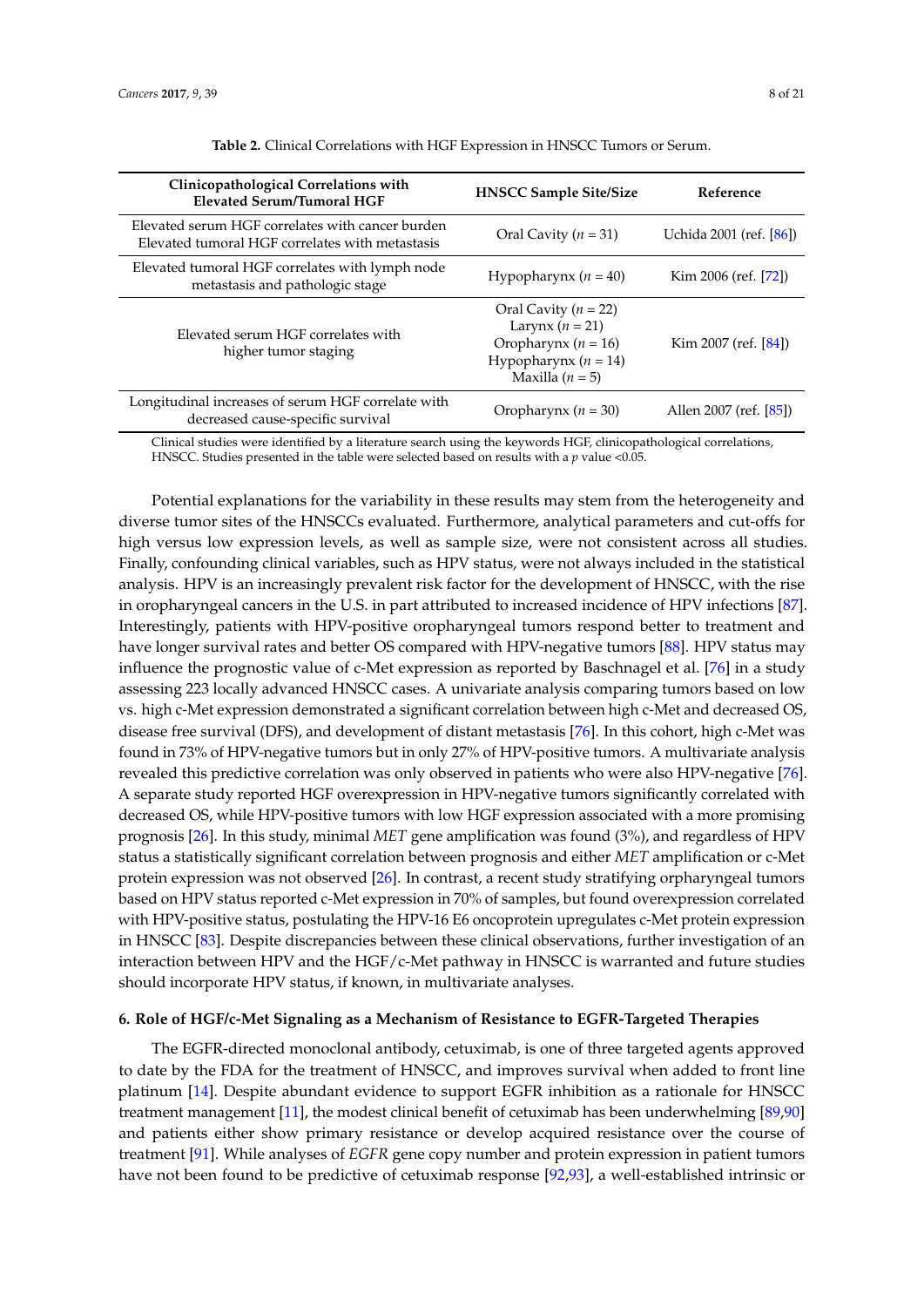acquired resistance mechanism to anti-EGFR therapy in HNSCC is the compensatory activation of alternate receptor tyrosine kinases (RTKs) including c-Met. The HGF/c-Met signaling pathway converges with the EGFR network at both the PI3K/Akt and MAPK nodes, suggesting the ability for reciprocal compensation. Activation of c-Met can overcome EGFR blockade in preclinical models of HNSCC and in HNSCC patients [\[40,](#page-14-12)[94,](#page-17-12)[95\]](#page-17-13), thereby identifying the HGF/c-Met pathway as a potential node of resistance to EGFR-targeted therapies in HNSCC.

Preclinically, the EGFR ligand TGF- $\alpha$  stimulated activation of c-Met in HNSCC cell lines, through prolonged tyrosine phosphorylation and increased c-Met protein expression [\[96\]](#page-17-14). Moreover, dual inhibition of EGFR with gefitinib and c-Met with crizotinib was necessary for maximal inhibition of phosphorylation of MAPK and Akt to effectively abrogate crosstalk between these pathways [\[96\]](#page-17-14). Similarly, dual inhibition significantly reduced cell proliferation, invasion, and wound healing, compared to single agent inhibition of either RTK. In vivo, dual inhibition of EGFR and c-Met retarded tumor growth, decreased the proliferative index, and enhanced apoptosis compared to either single agent [\[96\]](#page-17-14). A separate study demonstrated that dual blockade of c-Met with SU11274 and EGFR with erlotinib in erlotinib-sensitive HNSCC cell lines decreased viability significantly more than exposure to either single agent, and these agents acted synergistically [\[41\]](#page-14-14). Elevated serum HGF levels have been associated with resistance to EGFR inhibitors in *KRAS* wild-type colorectal cancer [\[97\]](#page-17-15) and lung cancer [\[97–](#page-17-15)[99\]](#page-18-0), but no evidence exists for this relationship in HNSCC. In cetuximab-treated HNSCC patients, c-Met and p-Met overexpression in baseline pre-cetuximab tissues were linked with worse outcomes [\[40\]](#page-14-12). c-Met is also an established driver of EMT, a phenotype associated with cetuximab resistance in HNSCC [\[100\]](#page-18-1).

Together, these data suggest that HGF/c-Met pathway inhibition may overcome resistance to anti-EGFR therapy in R/M HNSCC, such as in patients with clinical cetuximab resistance. Given the cross-talk and mutual compensation between the HGF/c-Met and EGFR signaling pathways, optimal benefit may be achieved by continuing EGFR blockade concurrent with HGF/c-Met pathway inhibition, in spite of established cetuximab clinical resistance.

# **7. Targeting the HGF/c-Met Pathway in HNSCC**

# *7.1. HGF/c-Met Targeted Therapies*

Several agents have been developed to target both the HGF ligand and c-Met receptor including small molecule tyrosine kinase inhibitors (TKIs), MAbs, and competitive HGF antagonists and c-Met receptor decoys (Table [3\)](#page-9-0). Crizotinib (PF-2341066) is a potent c-Met TKI, inhibiting activation of HGF/c-Met signaling and all downstream effector molecules [\[101\]](#page-18-2). Preclinical in vitro studies using HNSCC cell lines showed crizotinib inhibited c-Met phosphorylation and wound closure in a dose-dependent manner and significantly suppressed colony formation compared with controls [\[23](#page-13-15)[,41\]](#page-14-14). Subsequent in vivo analysis of crizotinib using HNSCC cell line xenografts revealed significant inhibition of tumor proliferation, abrogation of downstream AKT signaling, and reduced blood vessel density in the tumors [\[23,](#page-13-15)[41\]](#page-14-14). Additionally, crizotinib was investigated in combination with an EGFR TKI, and combined inhibition of the HGF/c-Met and EGFR pathways revealed enhanced antineoplastic effects compared with singular inhibition both in vitro and in vivo [\[96\]](#page-17-14). Further assessed in HNSCC cancer stem-like cells (csc), crizotonib blocked csc sphere formation and revealed synergistic effects in a patient-derived xenograft (PDX) model with enhanced antitumorigenic effects when in combination with docetaxel and cisplatin [\[102\]](#page-18-3). However, crizotinib is also a potent inhibitor of the anaplastic lymphoma kinase (ALK) fusion protein and ALK related receptor tyrosine kinase ROS1 [\[103,](#page-18-4)[104\]](#page-18-5). Having received FDA approval in both ALK-positive and ROS1 rearrangement-positive NSCLC tumors, these targets have become the main clinical indication for this drug. ALK fusion protein and ROS1- rearrangements are rarely observed in HNSCC, which may explain the lack of clinical investigation of this drug for HNSCC.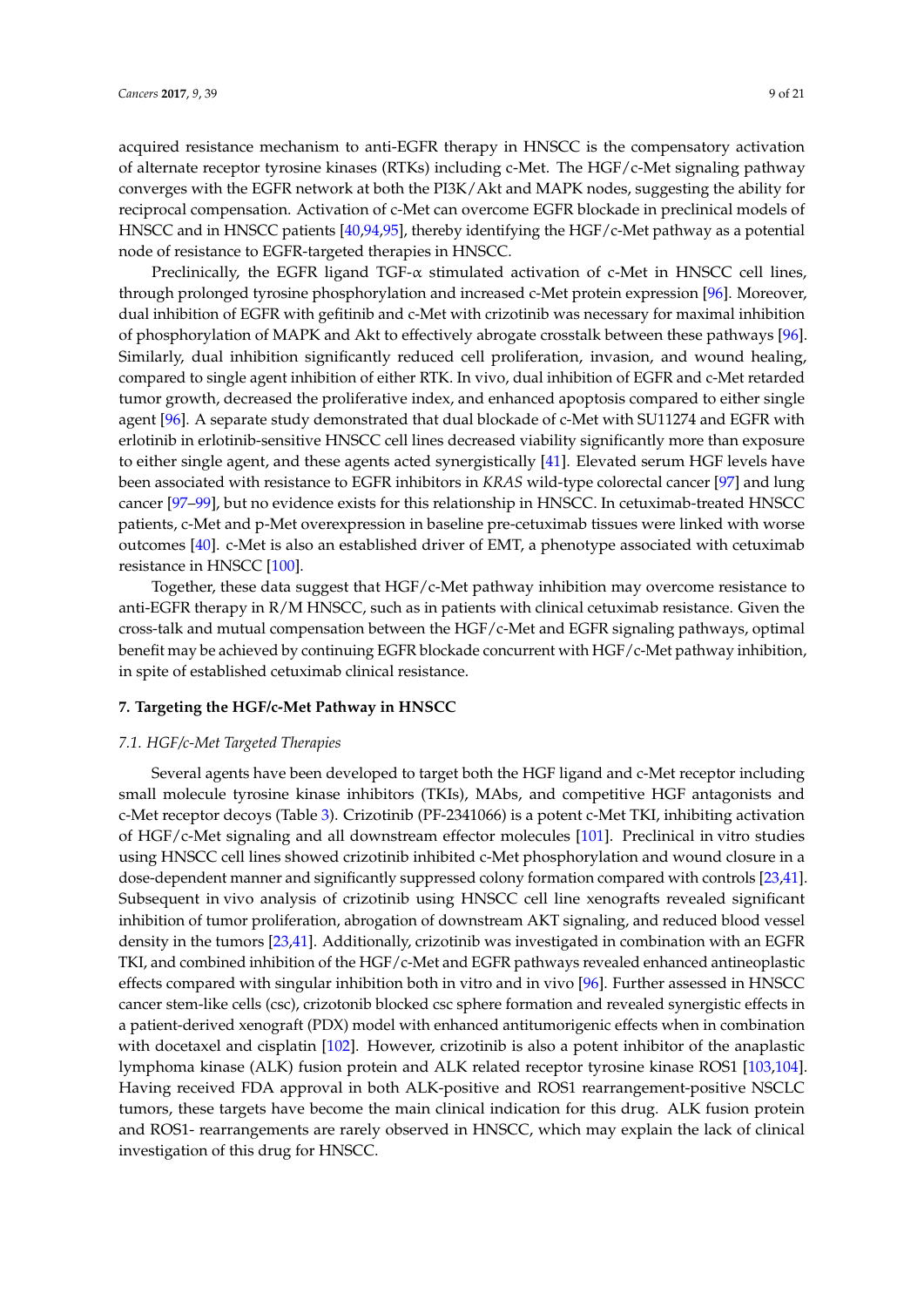<span id="page-9-0"></span>

| Drug                      | <b>Primary Molecular</b><br><b>Targets</b> | <b>Stage in Clinical Development</b>                                                                                                          |
|---------------------------|--------------------------------------------|-----------------------------------------------------------------------------------------------------------------------------------------------|
| c-Met TKIs                |                                            |                                                                                                                                               |
| Crizotinib (PF 2341066)   | c-Met/ALK/ROS-1                            | FDA approved for ALK-Positive/ROS-1<br>rearrangement-positive NSCLC<br>Preclinical: HNSCC                                                     |
| Foretinib (GSK 1363089)   | c-Met/VEGFR2                               | Phase II: R/M breast cancer, papillary<br>renal-cell carcinoma, NSCLC, metastatic<br>gastric cancer, R/M HNSCC                                |
| Tivantinib (ARQ 197)      | c-Met                                      | Phase III: hepatocellular carcinoma<br>Phase II: HNSCC                                                                                        |
| SU11274                   | c-Met                                      | Preclinical: HNSCC and NSCLC                                                                                                                  |
| Tepotinib (EMD 1214603)   | c-Met                                      | Phase II: NSCLC                                                                                                                               |
| <b>AMG 208</b>            | c-Met/VEGF                                 | Phase I: advanced solid tumors                                                                                                                |
| Cabozantinib (XL 184)     | c-Met/VEGFRs/AXL                           | FDA approved for medullary thyroid<br>cancer and advanced renal cell carcinoma<br>patients with prior angiogenic therapy                      |
| <b>HGF Antibodies</b>     |                                            |                                                                                                                                               |
| Ficlatuzumab (AV-299)     | HGF                                        | Phase II: NSCLC<br>Phase Ib: HNSCC                                                                                                            |
| Rilotumumab (AMG 102)     | <b>HGF</b>                                 | Phase II/III: combined with erlotinib in<br>recurrent stage IV squamous cell lung<br>cancer Preclinical: glioblastoma                         |
| TAK-701 (L2G7)            | <b>HGF</b>                                 | Phase I: advanced solid tumors<br>Preclinical: HNSCC                                                                                          |
| c-Met Antibodies          |                                            |                                                                                                                                               |
| Onartuzumab (MetMab)      | c-Met                                      | Phase III: in combination with oxaliplatin in<br>metastatic gastroesophageal cancer and in<br>combination with erlotinib in<br>advanced NSCLC |
| Emibetuzumab (LY 2875358) | c-Met                                      | Phase II: NSCLC, advanced gastric cancer                                                                                                      |
| <b>HGF Antagonists</b>    |                                            |                                                                                                                                               |
| NK4                       | c-Met                                      | Preclinical: gallbladder, pancreatic,<br>myeloma carcinomas                                                                                   |

#### **Table 3.** Drugs Targeting the HGF/c-Met Axis.

All targeted therapies were preclinically and clinically evaluated for selective inhibition of HGF and c-Met. Primary molecular targets as determined by nanomolar potency of each agent are included. Most advanced stage in overall clinical development and HNSCC clinical development is listed.

Other c-Met TKIs that have undergone preclinical investigation in HNSCC include foretinib, tivantinib, and SU11274. Foretinib (GSK1363089) is a multikinase inhibitor predominately targeting c-Met and VEGF receptor-2 [\[105\]](#page-18-6). When tested singularly in HNSCC cell lines, with and without HGF, foretinib was modestly potent (IC<sub>50</sub> < 0.5  $\mu$ M) [\[106\]](#page-18-7). However, synergy was observed when combined with the EGFR inhibitor erlotinib, resulting in enhanced anti-proliferative effects and inhibition of pathways downstream of HGF/c-Met activated signaling [\[106\]](#page-18-7). Tivantinib (ARQ 197) was also developed as a potent inhibitor of catalytic c-Met activity with reported efficacy in vitro and in xenograft models of multiple carcinomas [\[107\]](#page-18-8). A recent in vitro evaluation of tivantinib in HNSCC showed potent inhibition of proliferation and enhanced caspase-dependent apoptosis [\[108\]](#page-18-9). However, inhibition of c-Met phosphorylation was not observed with tivantinib compared to other agents such as crizotnib in NSCLC [\[109\]](#page-18-10). Preclinical assessment of additional c-Met TKIs including SU11274 showed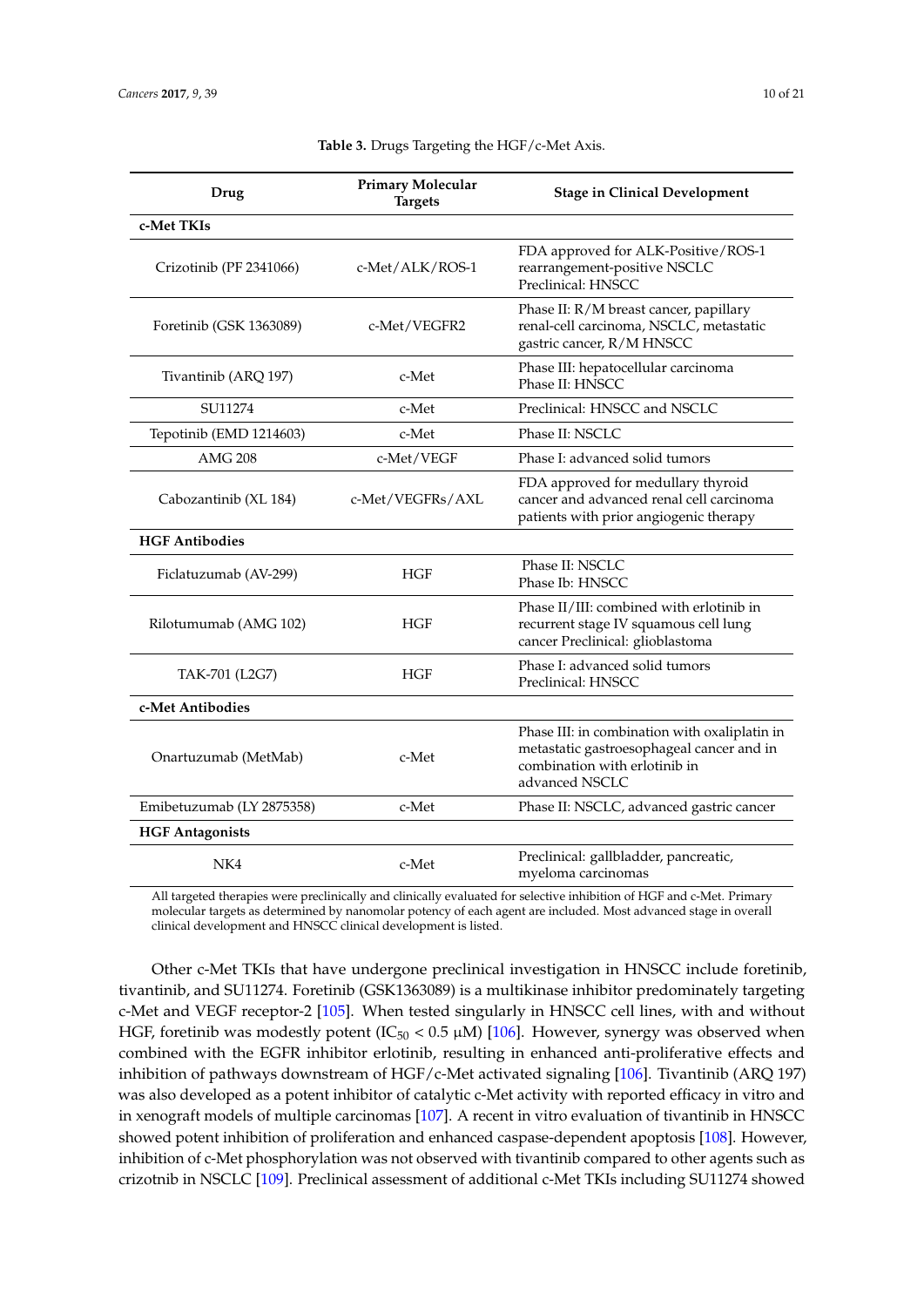promising in vitro efficacy, inhibiting c-Met activation and cell proliferation [\[23](#page-13-15)[,41\]](#page-14-14). However, due to poor solubility and lack of oral bioavailability in vivo, SU11274 has not been pursued for further clinical development. Several other c-Met TKIs such as tepotinib, AMG 208, and cabozantinib have undergone preclinical and clinical investigation in other cancers, but await evaluation in HNSCC [\[110\]](#page-18-11).

Several anti–HGF antibodies have been developed for the inhibition of c-Met mediated neoplastic effects as well. Ficlatuzumab (AV-299) is an IgG1 HGF MAb shown to selectively bind and inhibit HGF activity. After successful preclinical assessment in NSCLC, and multiple phase I clinical trials establishing a safety profile, ficlatuzumab was also evaluated in HNSCC [\[111\]](#page-18-12). Kumar et al. showed ficlatuzumab significantly mitigated TAF-induced migration, invasion, proliferation, and c-Met phosphorylation in HNSCC cells cultured in TAF conditioned media [\[112\]](#page-18-13). To date, ficlatuzumab remains the only anti-HGF antibody undergoing clinical development in HNSCC, however other HGF MAbs have reported in vitro efficacy such as rilotumumab and TAK-701. Rilotumumab (AMG 102) is a HGF IgG2 MAb that binds to the  $\beta$ -chain of HGF and potently decreases c-Met phosphorylation, inhibiting proliferation and invasion both in vitro and in a gliobastoma xenograft mouse model [\[113\]](#page-18-14). TAK-701 (L2G7) is another humanized HGF directed antibody with in vitro and in vivo antitumor efficacy as a monotherapy in NSCLC and medulloblastoma carcinomas [\[114,](#page-19-0)[115\]](#page-19-1). Preclinical data also suggests a role for TAK-701 in overcoming HGF/c-Met induced resistance to gefitinib, while having a beneficial additive inhibitory effect when combined with gefitinib in non-resistant NSCLC carcinomas [\[116,](#page-19-2)[117\]](#page-19-3). Despite results from a phase 1 dose-escalation study indicating tolerability of the agent, clinical development of this TAK-701 appears to have stagnated.

Other targeted agents in development for selective inhibition of HGF/c-Met signaling include Onartuzumab (MetMab), Emibetuzumab (LY2875358), and NK4. Onartuzumab is a humanized monoclonal anti-c-Met antibody designed to bind to the receptor and inhibit ligand-induced activation of the HGF/c-Met pathway [\[118\]](#page-19-4). Proven effective at reducing c-Met phosphorylation, cell migration, and tumor proliferation in preclinical glioblastoma models, onartuzumab has been evaluated in phaseI/II trials in solid tumors and in combination with the EGFR inhibitor erlotinib in NSCLC. Emibetuzumab, is under clinical development in phase 1 trials as a bivalent c-Met antibody, with in vitro and in vivo antineoplastic efficacy in NSCLC [\[119\]](#page-19-5). Characterized by its ability to not only inhibit HGF binding, but also induce c-Met internalization and degradation, Emibetuzumab also shows promise in both HGF-dependent and independent c-Met activated cancer models [\[119\]](#page-19-5). A competitive HGF antagonist NK4 was designed as another strategy for selective inhibition of HGF/c-Met signaling. Composed of the HGF N-terminal hairpin domain and four kringle domains, the NK4 fragment works by binding to the c-Met receptor and blocking tumor proliferation, invasion, and angiogenesis in gallbladder and pancreatic preclinical models [\[120\]](#page-19-6). NK4 remains to be evaluated in HNSCC.

# *7.2. Preclinical Models for HGF/c-Met Targeted Therapies*

Preclinical evaluations of these agents targeted against the HGF/c-Met pathway in HNSCC predominately begin with monolayer 2-D cell culture models assessing drug efficacy, cytotoxicity, and influence on cell viability. Fortunately, a multitude of diverse HNSCC cell lines have been established allowing for a more comprehensive investigation of disease pathogenesis and druggable targets [\[121\]](#page-19-7). However, tumor cell lines cultured for 2-D in vitro studies fail to incorporate necessary features such as solid tumor architecture and the tumor microenvironment. To address these limitations and improve in vitro analysis of HGF/c-Met signaling in HNSCC, co-culture techniques utilizing TAF conditioned media have enabled more accurate assessment of HGF and c-Met inhibitors by incorporating the main source of HGF substrate in the assessment [\[23,](#page-13-15)[52,](#page-15-7)[112\]](#page-18-13). Furthermore, 3-D multicellular tumor spheroid models are in development to allow for a more accurate representation of tumor architecture and more precise analysis of how therapies penetrate tumor tissues [\[122\]](#page-19-8).

Xenograft models continue to provide an effective means for identifying inhibitors for further clinical development [\[123\]](#page-19-9). However, due to biological incompatibility between murine ligands and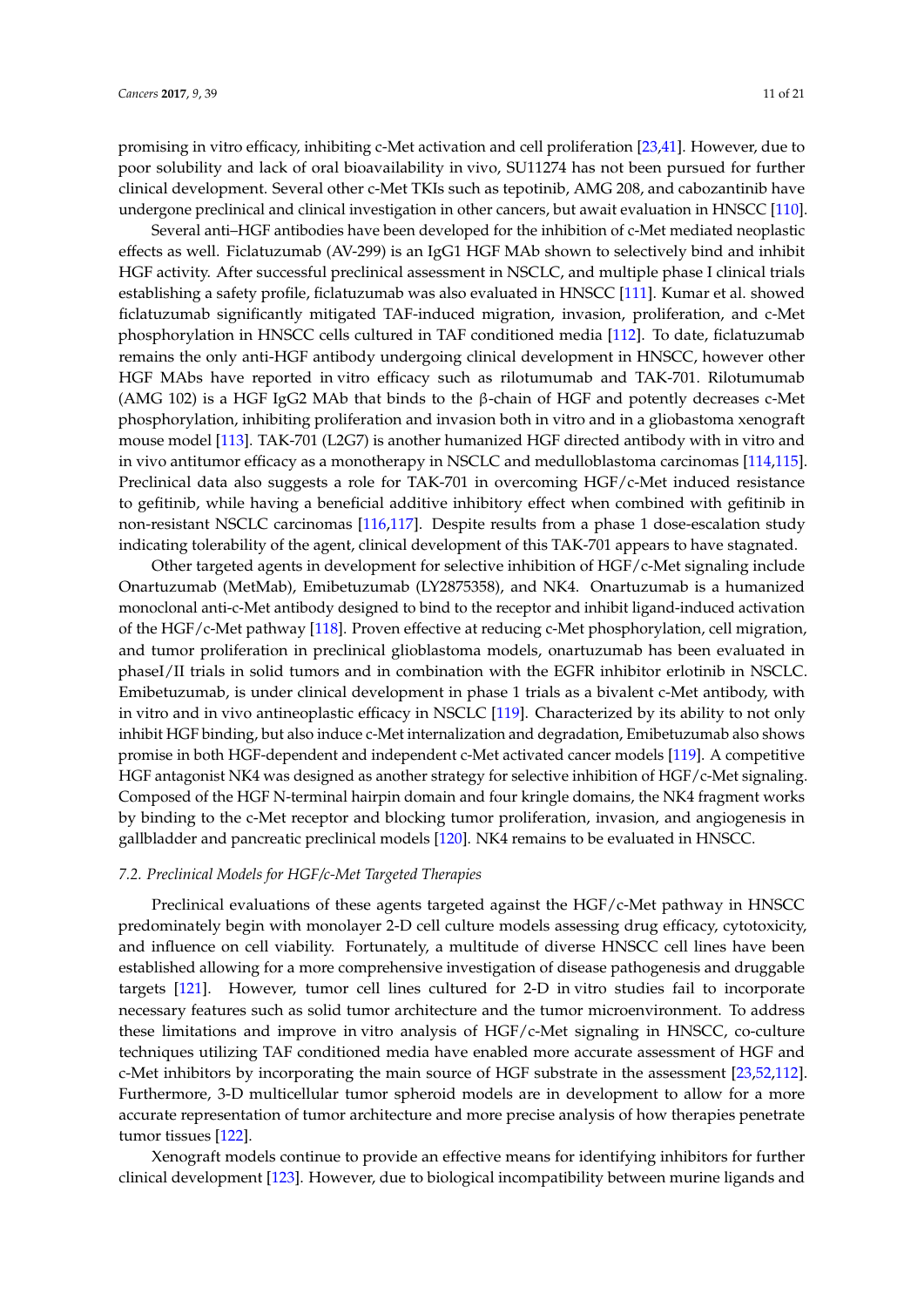human receptors, xenograft models assessing HGF/c-Met inhibition are limited. With the discovery that murine HGF (mHGF) fails to activate the human c-Met receptor, Zhang et al. developed a transgenic mouse model using human HGF (hHGF) cDNA in severe combined immunocompromised (SCID) mice [\[124\]](#page-19-10). Ectopic expresson of hHGF in these mice allowed for a much more accurate HGF/c-Met mouse model, however, hHGF production was observed in all tissues of this model [\[125\]](#page-19-11). Additionally, Francone et al. utilized adenovirus encoded with the human HGF transgene (Ad-hHGF) in SCID mice to produce a similar model limiting murine production of hHGF to the liver, while Stabile et al. used cDNA to generate a lung-specific hHGF overexpressing transgenic mouse model [\[109](#page-18-10)[,126](#page-19-12)[,127\]](#page-19-13). Development of these HGF SCID models was pivotal in the advancement of in vivo investigations of HGF/c-Met signaling enabling enhanced tumor growth of HGF-dependent cell lines and more translatable investigation of the pathway in HNSCC [\[125](#page-19-11)[,126\]](#page-19-12). Furthermore, orthotopic models involving a submucosal injection of HNSCC into the tongue or floor of the mouth of immunocompromised mice have been developed allowing for a more representative microenvironment and assessment of regional and distant metastasis [\[52,](#page-15-7)[128\]](#page-19-14). PDXs have also become a prevalent in vivo approach in HNSCC as they preserve tumor heterogeneity along with disease-specific genomic alterations such as *TP53* and *PI3KCA* [\[129](#page-19-15)[,130\]](#page-20-0). Furthermore, both systemic and targeted therapies tested in HNSCC PDXs have been shown to accurately correlate with clinical response rates, even allowing for assessment in cetuximab-resistant strains [\[130\]](#page-20-0). These techniques have enabled translational investigation and clinical development of selective HGF and c-Met inhibitors.

# *7.3. Clinical Trials in HNSCC Targeting the HGF/c-MET Pathway*

Given that the HGF/c-MET pathway is involved in multiple stages of HNSCC tumor progression, it is a highly promising therapeutic target for this disease. As discussed, many types of inhibitors have been developed to abrogate activation and signaling of this pathway, and several of these HGF/c-Met targeting agents have been evaluated in completed or on-going clinical trials for HNSCC patients as summarized in Table [4.](#page-11-0)

<span id="page-11-0"></span>

| Clinical Trial                            |               | Phase HGF/c-Met Agent                                                | <b>Other Agents</b>                 | <b>Setting/Status</b>                                        |
|-------------------------------------------|---------------|----------------------------------------------------------------------|-------------------------------------|--------------------------------------------------------------|
| Single agent                              |               |                                                                      |                                     |                                                              |
| NCT00725764<br>NCT01285037                | П             | Foretinib (GSK1363089)<br>Merestinib (LY2801653)                     | -                                   | R/M/Completed [131]<br>R/M/Ongoing                           |
| Dual agent                                |               |                                                                      |                                     |                                                              |
| NCT01696955<br>NCT02205398<br>NCT02277197 | П<br>Тb<br>Ib | Tivantinib (ARQ 197)<br>Capmatinib (INC280)<br>Ficlatuzumab (AV-299) | Cetuximab<br>Cetuximab<br>Cetuximab | c-Met positive; $R/M/O$ ngoing<br>R/M/Ongoing<br>R/M/Ongoing |

**Table 4.** Clinical Trials assessing HGF/c-Met Targeted Therapies in R/M HNSCC.

Ongoing or completed clinical trials evaluating HGF/c-Met targeted therapies in R/M HNSCC.

The first report to evaluate a c-Met inhibitor in HNSCC was a phase II study which tested the efficacy, safety, and tolerability of single-agent foretinib, an ATP-competitive inhibitor of c-Met and VEGFR2, in patients with  $R/M$  HNSCC [\[131\]](#page-20-1). While there was evidence of modest activity with foretinib in this population, the lack of objective response to treatment prohibited the study to continuing to the second stage of the Simon 2-stage design. Although there were no partial or complete responses in this study, half of the patients (7/14) demonstrated stable disease (SD) and 6/14 patients had minor tumor shrinkage. Furthermore, two patients had prolonged disease stabilization for more than 13 months. No biomarkers of response were evaluated due to the small sample size but the results supported the continued investigation of c-Met inhibitors for HNSCC. A dose escalation and efficacy study with the c-Met TKI, merestinib, is in progress (NCT01285037) in advanced tumors including HNSCC. In an interim report, merestinib demonstrated an acceptable toxicity profile in the dose escalation study. Single agent testing is ongoing in four tumor specific cohorts as well as an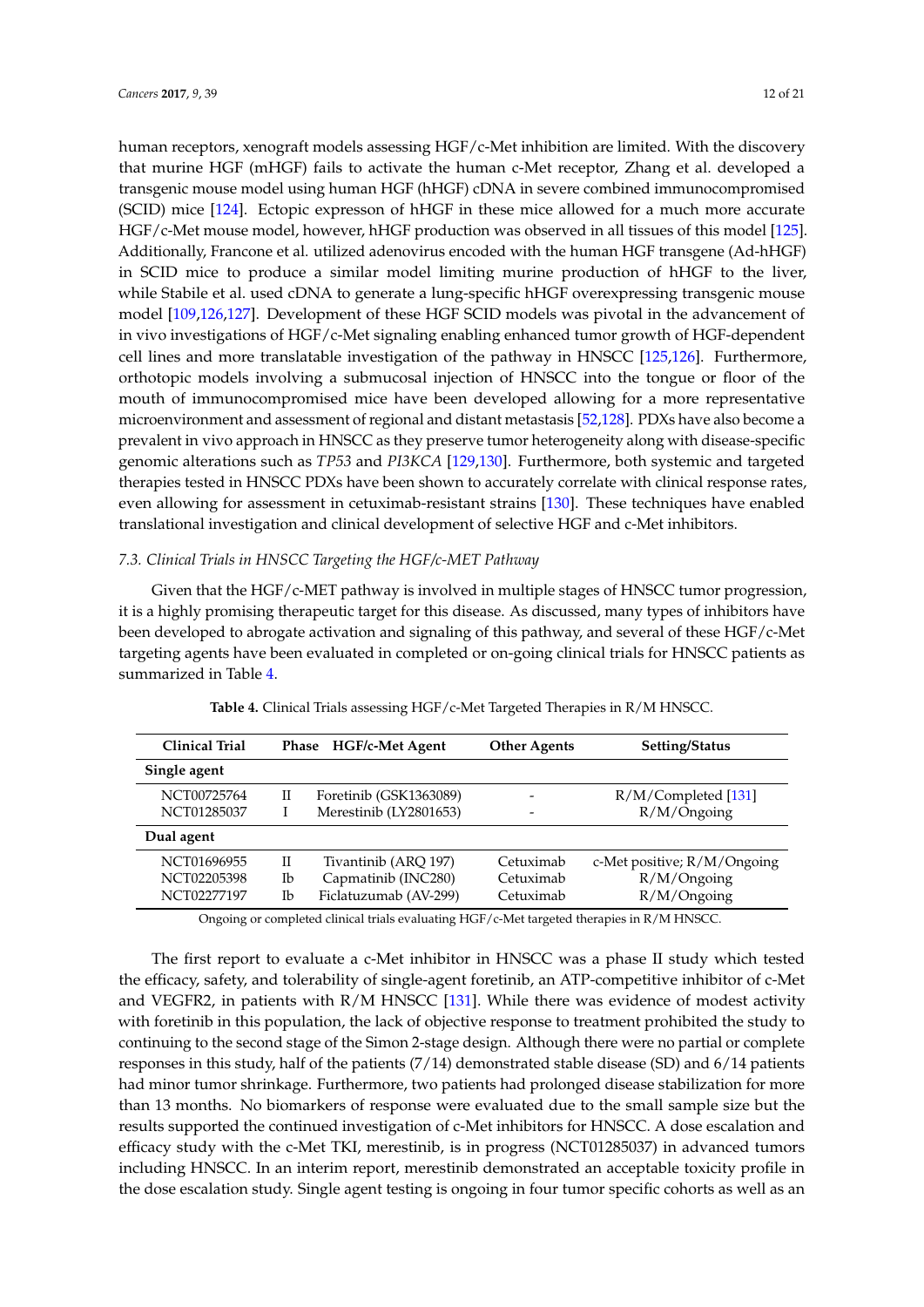additional arm investigating merestinib in combination with cetuximab in HNSCC with a planned expansion cohort with combined cetuximab treatment [\[132\]](#page-20-2).

Preclinical studies suggest that combination approaches with HGF/c-Met inhibition may be promising. Two subsequent studies with c-Met TKIs in combination with cetuximab are ongoing (Table [4;](#page-11-0) NCT01696955 and NCT02205398). One study utilized the highly specific c-Met non-ATP-competitive TKI, tivantinib, in combination with cetuximab versus cetuximab alone. The primary objective of this randomized phase II study is to determine the response rate of the combination versus single agent cetuximab. Biomarkers have been incorporated into the study design as well. A second study is evaluating the multi-targeted kinase capmatinib (INC280) which inhibits c-Met in addition to EGFR and HER3, in combination with cetuximab. In this phase Ib dose escalation study, the primary objective is to determine the incidence of dose limiting toxicities and to determine a maximum tolerated dose of capmatinib in combination with cetuximab. Study results have not yet been reported for these two ongoing trials with c-Met inhibitors.

Studies using HGF directed monoclonal antibodies are limited. One trial using the HGF monoclonal antibody ficlatuzumab, and one in combination with cetuximab is ongoing (Table [4;](#page-11-0) NCT02277197). This study is a phase Ib study to identify the recommended phase II dose for the combination of ficlatuzumab and cetuximab in R/M HNSCC patients. Candidate biomarkers include serum Veristat classification and tumor expression of p-Met. The results of these ongoing trials will determine whether further testing of HGF/c-Met targeting agents is justified in HNSCC. Biomarker identification and patient selection strategies to predict sensitivity to these dual-targeted studies will also be important for moving these forward clinically.

# **8. Conclusions**

Head and neck cancer remains a prevalent disease in need of novel and efficacious treatment strategies for patients. Integral in the development of an invasive, proliferative, and metastatic phenotype, the HGF/c-Met pathway presents as an attractive target for molecular inhibition. Several therapies selectively targeting either c-Met or its ligand HGF have revealed potent antineoplastic effects in preclinical HNSCC models, with some agents advancing to clinical development. While clinical trials for these targeted therapies are still ongoing, inhibition of this pathway along with standardized evaluation of HGF and c-Met expression profiles with clinical outcomes is warranted in order to provide certain HNSCC patients another viable treatment strategy.

**Acknowledgments:** This work was supported by P50 CA097190 SPORE in Head and Neck Cancer.

**Conflicts of Interest:** The authors declare no conflict of interest.

# **References**

- <span id="page-12-0"></span>1. Fitzmaurice, C.; Allen, C.; Barber, R.M.; Barregard, L.; Bhutta, Z.A.; Brenner, H.; Dicker, D.J.; Chimed-Orchir, O.; Dandona, R.; Dandona, L.; et al. Global, regional, and national cancer incidence, mortality, years of life lost, years lived with disability, and disability-adjusted life-years for 32 cancer groups, 1990 to 2015: A systematic analysis for the global burden of disease study. *JAMA Oncol.* **2017**, *3*, 524–548. [\[PubMed\]](http://www.ncbi.nlm.nih.gov/pubmed/27918777)
- <span id="page-12-1"></span>2. Pai, S.I.; Westra, W.H. Molecular pathology of head and neck cancer: Implications for diagnosis, prognosis, and treatment. *Annu. Rev. Pathol.* **2009**, *4*, 49–70. [\[CrossRef\]](http://dx.doi.org/10.1146/annurev.pathol.4.110807.092158) [\[PubMed\]](http://www.ncbi.nlm.nih.gov/pubmed/18729723)
- <span id="page-12-2"></span>3. D'Souza, G.; Kreimer, A.R.; Viscidi, R.; Pawlita, M.; Fakhry, C.; Koch, W.M.; Westra, W.H.; Gillison, M.L. Case-control study of human papillomavirus and oropharyngeal cancer. *N. Engl. J. Med.* **2007**, *356*, 1944–1956. [\[CrossRef\]](http://dx.doi.org/10.1056/NEJMoa065497) [\[PubMed\]](http://www.ncbi.nlm.nih.gov/pubmed/17494927)
- 4. Argiris, A.; Eng, C. Epidemiology, staging, and screening of head and neck cancer. *Cancer Treat. Res.* **2003**, *114*, 15–60. [\[PubMed\]](http://www.ncbi.nlm.nih.gov/pubmed/12619537)
- <span id="page-12-3"></span>5. Kutler, D.I.; Auerbach, A.D.; Satagopan, J.; Giampietro, P.F.; Batish, S.D.; Huvos, A.G.; Goberdhan, A.; Shah, J.P.; Singh, B. High incidence of head and neck squamous cell carcinoma in patients with fanconi anemia. *Arch. Otolaryngol. Head Neck Surg.* **2003**, *129*, 106–112. [\[CrossRef\]](http://dx.doi.org/10.1001/archotol.129.1.106) [\[PubMed\]](http://www.ncbi.nlm.nih.gov/pubmed/12525204)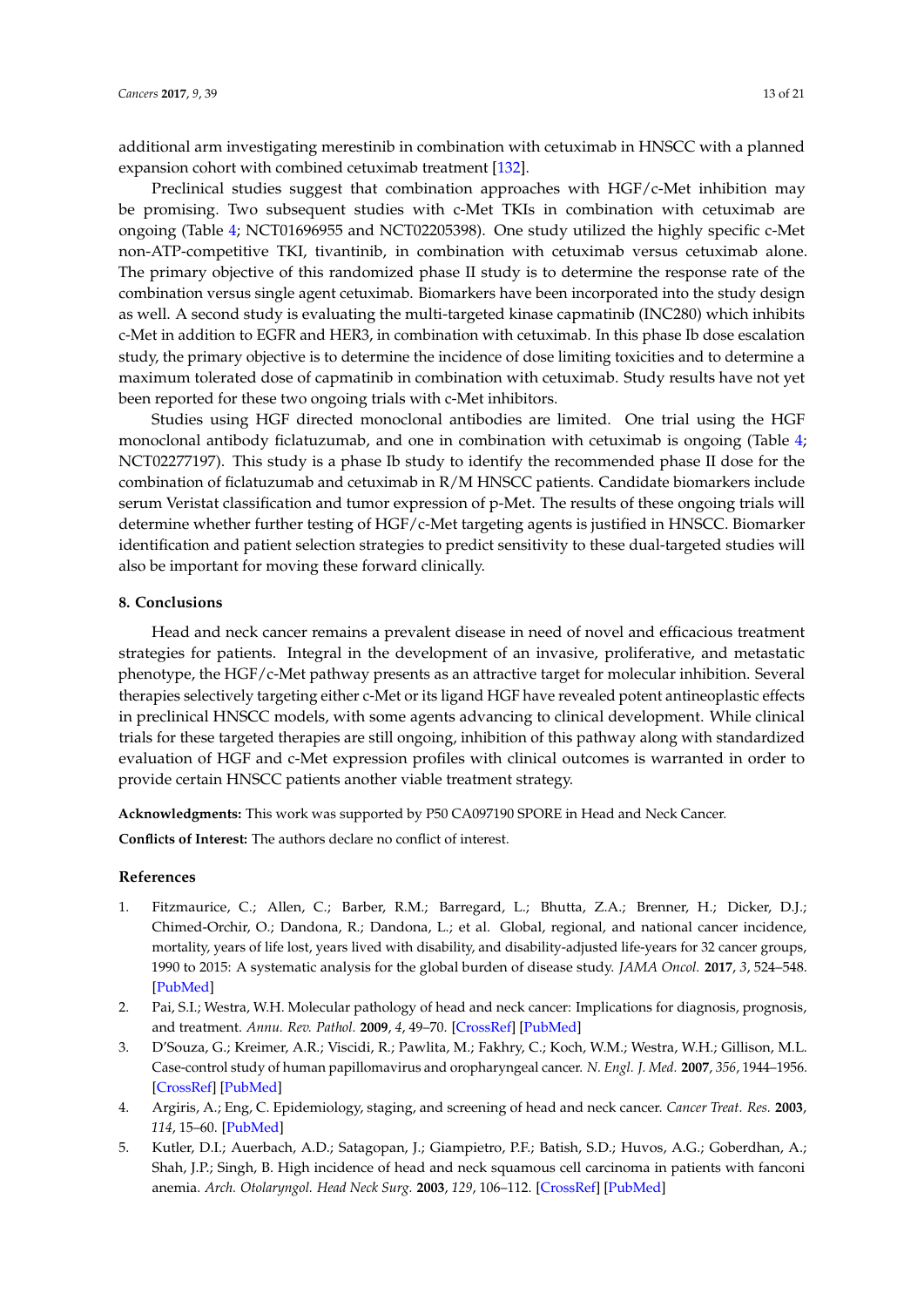- <span id="page-13-0"></span>6. Islami, F.; Torre, L.A.; Jemal, A. Global trends of lung cancer mortality and smoking prevalence. *Transl. Lung Cancer Res.* **2015**, *4*, 327–338. [\[PubMed\]](http://www.ncbi.nlm.nih.gov/pubmed/26380174)
- <span id="page-13-1"></span>7. Siegel, R.L.; Miller, K.D.; Jemal, A. Cancer statistics, 2017. *CA Cancer J. Clin.* **2017**, *67*, 7–30. [\[CrossRef\]](http://dx.doi.org/10.3322/caac.21387) [\[PubMed\]](http://www.ncbi.nlm.nih.gov/pubmed/28055103)
- <span id="page-13-2"></span>8. Colevas, A.D. Systemic therapy for metastatic or recurrent squamous cell carcinoma of the head and neck. *J. Natl. Compr. Cancer Netw.* **2015**, *13*, e37–e48. [\[CrossRef\]](http://dx.doi.org/10.6004/jnccn.2015.0080)
- <span id="page-13-3"></span>9. American Cancer Society. *Cancer Facts & Figures 2017*; American Cancer Society: Atlanta, GA, USA, 2017.
- <span id="page-13-4"></span>10. Grandis, J.R.; Tweardy, D.J. Elevated levels of transforming growth factor alpha and epidermal growth factor receptor messenger RNA are early markers of carcinogenesis in head and neck cancer. *Cancer Res.* **1993**, *53*, 3579–3584. [\[PubMed\]](http://www.ncbi.nlm.nih.gov/pubmed/8339264)
- <span id="page-13-17"></span>11. Pomerantz, R.G.; Grandis, J.R. The role of epidermal growth factor receptor in head and neck squamous cell carcinoma. *Curr. Oncol. Rep.* **2003**, *5*, 140–146. [\[CrossRef\]](http://dx.doi.org/10.1007/s11912-003-0101-z) [\[PubMed\]](http://www.ncbi.nlm.nih.gov/pubmed/12583831)
- <span id="page-13-5"></span>12. Rubin Grandis, J.; Melhem, M.F.; Barnes, E.L.; Tweardy, D.J. Quantitative immunohistochemical analysis of transforming growth factor-alpha and epidermal growth factor receptor in patients with squamous cell carcinoma of the head and neck. *Cancer* **1996**, *78*, 1284–1292. [\[PubMed\]](http://www.ncbi.nlm.nih.gov/pubmed/8826952)
- <span id="page-13-6"></span>13. Bonner, J.A.; Harari, P.M.; Giralt, J.; Azarnia, N.; Shin, D.M.; Cohen, R.B.; Jones, C.U.; Sur, R.; Raben, D.; Jassem, J.; et al. Radiotherapy plus cetuximab for squamous-cell carcinoma of the head and neck. *N. Engl. J. Med.* **2006**, *354*, 567–578. [\[CrossRef\]](http://dx.doi.org/10.1056/NEJMoa053422) [\[PubMed\]](http://www.ncbi.nlm.nih.gov/pubmed/16467544)
- <span id="page-13-7"></span>14. Vermorken, J.B.; Mesia, R.; Rivera, F.; Remenar, E.; Kawecki, A.; Rottey, S.; Erfan, J.; Zabolotnyy, D.; Kienzer, H.R.; Cupissol, D.; et al. Platinum-based chemotherapy plus cetuximab in head and neck cancer. *N. Engl. J. Med.* **2008**, *359*, 1116–1127. [\[CrossRef\]](http://dx.doi.org/10.1056/NEJMoa0802656) [\[PubMed\]](http://www.ncbi.nlm.nih.gov/pubmed/18784101)
- <span id="page-13-8"></span>15. Mehra, R.; Serebriiskii, I.G.; Dunbrack, R.L., Jr.; Robinson, M.K.; Burtness, B.; Golemis, E.A. Protein-intrinsic and signaling network-based sources of resistance to EGFR- and ERBB family-targeted therapies in head and neck cancer. *Drug Resist. Updates Rev. Comment. Antimicrob. Anticancer Chemother.* **2011**, *14*, 260–279. [\[CrossRef\]](http://dx.doi.org/10.1016/j.drup.2011.08.002) [\[PubMed\]](http://www.ncbi.nlm.nih.gov/pubmed/21920801)
- <span id="page-13-9"></span>16. Zandberg, D.P.; Strome, S.E. The role of the PD-L1:PD-1 pathway in squamous cell carcinoma of the head and neck. *Oral Oncol.* **2014**, *50*, 627–632. [\[CrossRef\]](http://dx.doi.org/10.1016/j.oraloncology.2014.04.003) [\[PubMed\]](http://www.ncbi.nlm.nih.gov/pubmed/24819861)
- <span id="page-13-10"></span>17. Fuereder, T. Immunotherapy for head and neck squamous cell carcinoma. *Memo* **2016**, *9*, 66–69. [\[CrossRef\]](http://dx.doi.org/10.1007/s12254-016-0270-8) [\[PubMed\]](http://www.ncbi.nlm.nih.gov/pubmed/27429658)
- <span id="page-13-11"></span>18. Seiwert, T.Y.; Burtness, B.; Mehra, R.; Weiss, J.; Berger, R.; Eder, J.P.; Heath, K.; McClanahan, T.; Lunceford, J.; Gause, C.; et al. Safety and clinical activity of pembrolizumab for treatment of recurrent or metastatic squamous cell carcinoma of the head and neck (KEYNOTE-012): An open-label, multicentre, phase 1b trial. *Lancet. Oncol.* **2016**, *17*, 956–965. [\[CrossRef\]](http://dx.doi.org/10.1016/S1470-2045(16)30066-3)
- 19. Ferris, R.L.; Blumenschein, G., Jr.; Fayette, J.; Guigay, J.; Colevas, A.D.; Licitra, L.; Harrington, K.; Kasper, S.; Vokes, E.E.; Even, C.; et al. Nivolumab for recurrent squamous-cell carcinoma of the head and neck. *N. Engl. J. Med.* **2016**, *375*, 1856–1867. [\[CrossRef\]](http://dx.doi.org/10.1056/NEJMoa1602252) [\[PubMed\]](http://www.ncbi.nlm.nih.gov/pubmed/27718784)
- <span id="page-13-12"></span>20. Chow, L.Q.; Haddad, R.; Gupta, S.; Mahipal, A.; Mehra, R.; Tahara, M.; Berger, R.; Eder, J.P.; Burtness, B.; Lee, S.H.; et al. Antitumor activity of pembrolizumab in biomarker-unselected patients with recurrent and/or metastatic head and neck squamous cell carcinoma: Results from the phase IB KEYNOTE-012 expansion cohort. *J. Clin. Oncol.* **2016**, *34*, 3838–3845. [\[CrossRef\]](http://dx.doi.org/10.1200/JCO.2016.68.1478) [\[PubMed\]](http://www.ncbi.nlm.nih.gov/pubmed/27646946)
- <span id="page-13-13"></span>21. Lau, P.C.; Chan, A.T. Novel therapeutic target for head and neck squamous cell carcinoma: HGF-met signaling pathway. *Anti-Cancer Drugs* **2011**, *22*, 665–673. [\[CrossRef\]](http://dx.doi.org/10.1097/CAD.0b013e328341879d) [\[PubMed\]](http://www.ncbi.nlm.nih.gov/pubmed/21709616)
- <span id="page-13-14"></span>22. De Herdt, M.J.; Baatenburg de Jong, R.J. HGF and c-Met as potential orchestrators of invasive growth in head and neck squamous cell carcinoma. *Front. Biosci. J. Virtual Libr.* **2008**, *13*, 2516–2526. [\[CrossRef\]](http://dx.doi.org/10.2741/2863)
- <span id="page-13-15"></span>23. Knowles, L.M.; Stabile, L.P.; Egloff, A.M.; Rothstein, M.E.; Thomas, S.M.; Gubish, C.T.; Lerner, E.C.; Seethala, R.R.; Suzuki, S.; Quesnelle, K.M.; et al. HGF and c-Met participate in paracrine tumorigenic pathways in head and neck squamous cell cancer. *Clin. Cancer Res.* **2009**, *15*, 3740–3750. [\[CrossRef\]](http://dx.doi.org/10.1158/1078-0432.CCR-08-3252) [\[PubMed\]](http://www.ncbi.nlm.nih.gov/pubmed/19470725)
- 24. Hartmann, S.; Bhola, N.E.; Grandis, J.R. HGF/MET signaling in head and neck cancer: Impact on the tumor microenvironment. *Clin. Cancer Res.* **2016**, *22*, 4005–4013. [\[CrossRef\]](http://dx.doi.org/10.1158/1078-0432.CCR-16-0951) [\[PubMed\]](http://www.ncbi.nlm.nih.gov/pubmed/27370607)
- <span id="page-13-16"></span>25. Kim, C.H.; Kim, J.; Kahng, H.; Choi, E.C. Change of E-cadherin by hepatocyte growth factor and effects on the prognosis of hypopharyngeal carcinoma. *Ann. Surg. Oncol.* **2007**, *14*, 1565–1574. [\[CrossRef\]](http://dx.doi.org/10.1245/s10434-006-9320-5) [\[PubMed\]](http://www.ncbi.nlm.nih.gov/pubmed/17294073)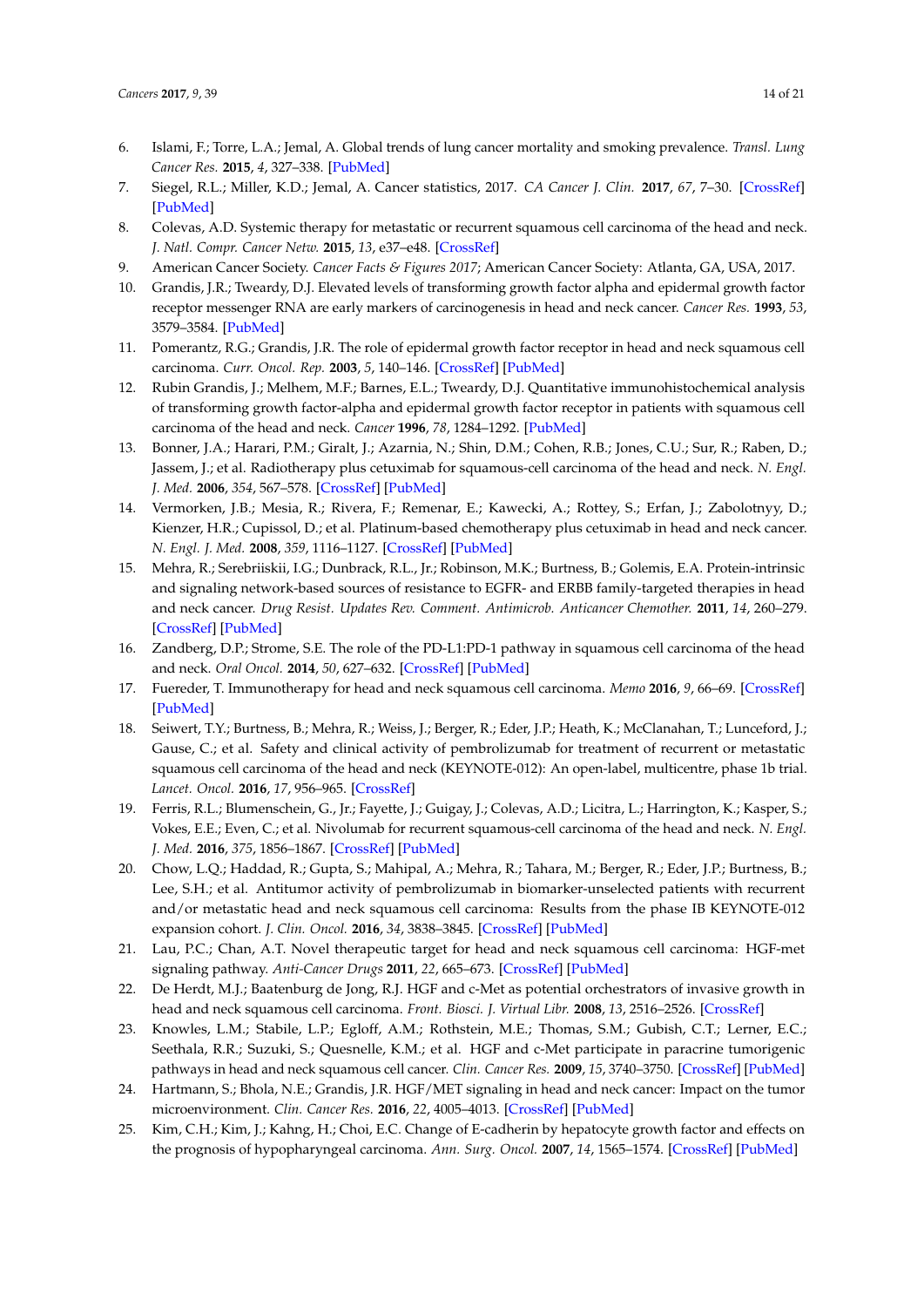- <span id="page-14-0"></span>26. Kwon, M.J.; Kim, D.H.; Park, H.R.; Shin, H.S.; Kwon, J.H.; Lee, D.J.; Kim, J.H.; Cho, S.J.; Nam, E.S. Frequent hepatocyte growth factor overexpression and low frequency of c-Met gene amplification in human papillomavirus-negative tonsillar squamous cell carcinoma and their prognostic significances. *Hum. Pathol.* **2014**, *45*, 1327–1338. [\[CrossRef\]](http://dx.doi.org/10.1016/j.humpath.2014.03.003) [\[PubMed\]](http://www.ncbi.nlm.nih.gov/pubmed/24810547)
- <span id="page-14-1"></span>27. Nakamura, T.; Nishizawa, T.; Hagiya, M.; Seki, T.; Shimonishi, M.; Sugimura, A.; Tashiro, K.; Shimizu, S. Molecular cloning and expression of human hepatocyte growth factor. *Nature* **1989**, *342*, 440–443. [\[CrossRef\]](http://dx.doi.org/10.1038/342440a0) [\[PubMed\]](http://www.ncbi.nlm.nih.gov/pubmed/2531289)
- <span id="page-14-2"></span>28. Matsumoto, K.; Nakamura, T. Roles of HGF as a pleiotropic factor in organ regeneration. *Exs* **1993**, *65*, 225–249. [\[PubMed\]](http://www.ncbi.nlm.nih.gov/pubmed/8422545)
- 29. Trusolino, L.; Comoglio, P.M. Scatter-factor and semaphorin receptors: Cell signalling for invasive growth. *Nat. Rev. Cancer* **2002**, *2*, 289–300. [\[CrossRef\]](http://dx.doi.org/10.1038/nrc779) [\[PubMed\]](http://www.ncbi.nlm.nih.gov/pubmed/12001990)
- 30. Uehara, Y.; Minowa, O.; Mori, C.; Shiota, K.; Kuno, J.; Noda, T.; Kitamura, N. Placental defect and embryonic lethality in mice lacking hepatocyte growth factor/scatter factor. *Nature* **1995**, *373*, 702–705. [\[CrossRef\]](http://dx.doi.org/10.1038/373702a0) [\[PubMed\]](http://www.ncbi.nlm.nih.gov/pubmed/7854453)
- <span id="page-14-3"></span>31. Schmidt, C.; Bladt, F.; Goedecke, S.; Brinkmann, V.; Zschiesche, W.; Sharpe, M.; Gherardi, E.; Birchmeier, C. Scatter factor/hepatocyte growth factor is essential for liver development. *Nature* **1995**, *373*, 699–702. [\[CrossRef\]](http://dx.doi.org/10.1038/373699a0) [\[PubMed\]](http://www.ncbi.nlm.nih.gov/pubmed/7854452)
- <span id="page-14-4"></span>32. Birchmeier, C.; Birchmeier, W.; Gherardi, E.; Vande Woude, G.F. Met, metastasis, motility and more. *Nat. Rev. Mol. Cell Biol.* **2003**, *4*, 915–925. [\[CrossRef\]](http://dx.doi.org/10.1038/nrm1261) [\[PubMed\]](http://www.ncbi.nlm.nih.gov/pubmed/14685170)
- <span id="page-14-5"></span>33. Szabo, R.; Rasmussen, A.L.; Moyer, A.B.; Kosa, P.; Schafer, J.M.; Molinolo, A.A.; Gutkind, J.S.; Bugge, T.H. c-Met-induced epithelial carcinogenesis is initiated by the serine protease matriptase. *Oncogene* **2011**, *30*, 2003–2016. [\[CrossRef\]](http://dx.doi.org/10.1038/onc.2010.586) [\[PubMed\]](http://www.ncbi.nlm.nih.gov/pubmed/21217780)
- <span id="page-14-6"></span>34. Vadnais, J.; Nault, G.; Daher, Z.; Amraei, M.; Dodier, Y.; Nabi, I.R.; Noel, J. Autocrine activation of the hepatocyte growth factor receptor/Met tyrosine kinase induces tumor cell motility by regulating pseudopodial protrusion. *J. Biol. Chem.* **2002**, *277*, 48342–48350. [\[CrossRef\]](http://dx.doi.org/10.1074/jbc.M209481200) [\[PubMed\]](http://www.ncbi.nlm.nih.gov/pubmed/12372820)
- <span id="page-14-7"></span>35. Park, M.; Dean, M.; Kaul, K.; Braun, M.J.; Gonda, M.A.; Vande Woude, G. Sequence of Met protooncogene cdna has features characteristic of the tyrosine kinase family of growth-factor receptors. *Proc. Natl. Acad. Sci. USA* **1987**, *84*, 6379–6383. [\[CrossRef\]](http://dx.doi.org/10.1073/pnas.84.18.6379) [\[PubMed\]](http://www.ncbi.nlm.nih.gov/pubmed/2819873)
- <span id="page-14-8"></span>36. Ma, P.C.; Maulik, G.; Christensen, J.; Salgia, R. c-Met: Structure, functions and potential for therapeutic inhibition. *Cancer Metastasis Rev.* **2003**, *22*, 309–325. [\[CrossRef\]](http://dx.doi.org/10.1023/A:1023768811842) [\[PubMed\]](http://www.ncbi.nlm.nih.gov/pubmed/12884908)
- <span id="page-14-9"></span>37. Ferracini, R.; Longati, P.; Naldini, L.; Vigna, E.; Comoglio, P.M. Identification of the major autophosphorylation site of the Met/hepatocyte growth factor receptor tyrosine kinase. *J. Biol. Chem.* **1991**, *266*, 19558–19564. [\[PubMed\]](http://www.ncbi.nlm.nih.gov/pubmed/1655790)
- <span id="page-14-10"></span>38. Zhen, Z.; Giordano, S.; Longati, P.; Medico, E.; Campiglio, M.; Comoglio, P.M. Structural and functional domains critical for constitutive activation of the HGF-receptor (Met). *Oncogene* **1994**, *9*, 1691–1697. [\[PubMed\]](http://www.ncbi.nlm.nih.gov/pubmed/8183564)
- <span id="page-14-11"></span>39. Weidner, K.M.; Di Cesare, S.; Sachs, M.; Brinkmann, V.; Behrens, J.; Birchmeier, W. Interaction between Gab1 and the c-Met receptor tyrosine kinase is responsible for epithelial morphogenesis. *Nature* **1996**, *384*, 173–176. [\[CrossRef\]](http://dx.doi.org/10.1038/384173a0) [\[PubMed\]](http://www.ncbi.nlm.nih.gov/pubmed/8906793)
- <span id="page-14-12"></span>40. Madoz-Gurpide, J.; Zazo, S.; Chamizo, C.; Casado, V.; Carames, C.; Gavin, E.; Cristobal, I.; Garcia-Foncillas, J.; Rojo, F. Activation of Met pathway predicts poor outcome to cetuximab in patients with recurrent or metastatic head and neck cancer. *J. Transl. Med.* **2015**, *13*, 282. [\[CrossRef\]](http://dx.doi.org/10.1186/s12967-015-0633-7) [\[PubMed\]](http://www.ncbi.nlm.nih.gov/pubmed/26319934)
- <span id="page-14-14"></span>41. Seiwert, T.Y.; Jagadeeswaran, R.; Faoro, L.; Janamanchi, V.; Nallasura, V.; El Dinali, M.; Yala, S.; Kanteti, R.; Cohen, E.E.; Lingen, M.W.; et al. The MET receptor tyrosine kinase is a potential novel therapeutic target for head and neck squamous cell carcinoma. *Cancer Res.* **2009**, *69*, 3021–3031. [\[CrossRef\]](http://dx.doi.org/10.1158/0008-5472.CAN-08-2881) [\[PubMed\]](http://www.ncbi.nlm.nih.gov/pubmed/19318576)
- <span id="page-14-13"></span>42. Morello, S.; Olivero, M.; Aimetti, M.; Bernardi, M.; Berrone, S.; Di Renzo, M.F.; Giordano, S. Met receptor is overexpressed but not mutated in oral squamous cell carcinomas. *J. Cell. Physiol.* **2001**, *189*, 285–290. [\[CrossRef\]](http://dx.doi.org/10.1002/jcp.10010) [\[PubMed\]](http://www.ncbi.nlm.nih.gov/pubmed/11748586)
- <span id="page-14-15"></span>43. Cho, Y.A.; Kim, E.K.; Heo, S.J.; Cho, B.C.; Kim, H.R.; Chung, J.M.; Yoon, S.O. Alteration status and prognostic value of Met in head and neck squamous cell carcinoma. *J. Cancer* **2016**, *7*, 2197–2206. [\[CrossRef\]](http://dx.doi.org/10.7150/jca.16686) [\[PubMed\]](http://www.ncbi.nlm.nih.gov/pubmed/27994655)
- <span id="page-14-16"></span>44. Di Renzo, M.F.; Olivero, M.; Martone, T.; Maffe, A.; Maggiora, P.; Stefani, A.D.; Valente, G.; Giordano, S.; Cortesina, G.; Comoglio, P.M. Somatic mutations of the Met oncogene are selected during metastatic spread of human hnsc carcinomas. *Oncogene* **2000**, *19*, 1547–1555. [\[CrossRef\]](http://dx.doi.org/10.1038/sj.onc.1203455) [\[PubMed\]](http://www.ncbi.nlm.nih.gov/pubmed/10734314)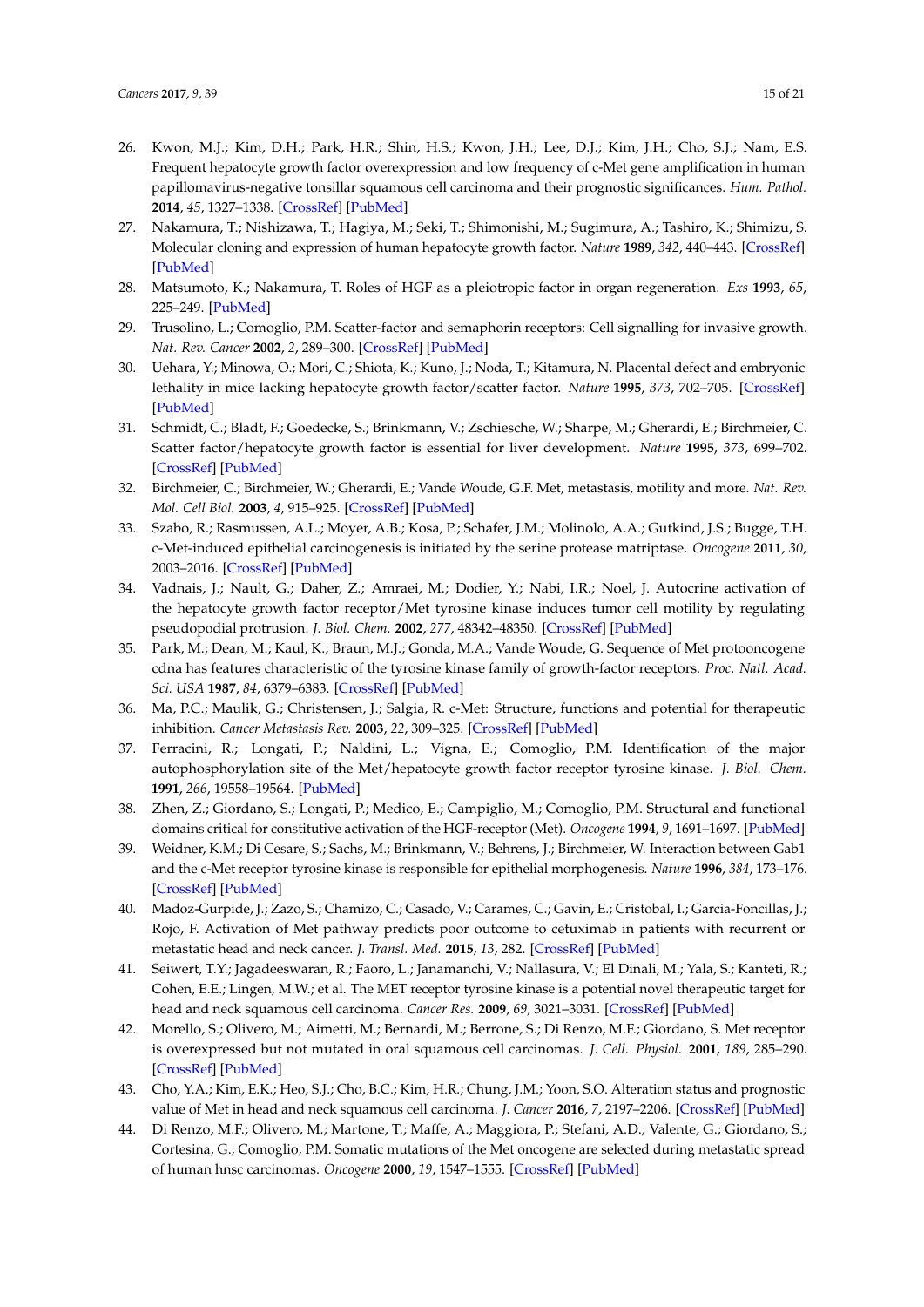- <span id="page-15-0"></span>45. Ghadjar, P.; Blank-Liss, W.; Simcock, M.; Hegyi, I.; Beer, K.T.; Moch, H.; Aebersold, D.M.; Zimmer, Y. Met Y1253D-activating point mutation and development of distant metastasis in advanced head and neck cancers. *Clin. Exp. Metastasis* **2009**, *26*, 809–815. [\[CrossRef\]](http://dx.doi.org/10.1007/s10585-009-9280-9) [\[PubMed\]](http://www.ncbi.nlm.nih.gov/pubmed/19639388)
- <span id="page-15-1"></span>46. Aebersold, D.M.; Landt, O.; Berthou, S.; Gruber, G.; Beer, K.T.; Greiner, R.H.; Zimmer, Y. Prevalence and clinical impact of Met Y1253D-activating point mutation in radiotherapy-treated squamous cell cancer of the oropharynx. *Oncogene* **2003**, *22*, 8519–8523. [\[CrossRef\]](http://dx.doi.org/10.1038/sj.onc.1206968) [\[PubMed\]](http://www.ncbi.nlm.nih.gov/pubmed/14627992)
- <span id="page-15-2"></span>47. Cancer Genome Atlas, N. Comprehensive genomic characterization of head and neck squamous cell carcinomas. *Nature* **2015**, *517*, 576–582.
- <span id="page-15-3"></span>48. Pilotto, S.; Gkountakos, A.; Carbognin, L.; Scarpa, A.; Tortora, G.; Bria, E. Met exon 14 juxtamembrane splicing mutations: Clinical and therapeutical perspectives for cancer therapy. *Ann. Transl. Med.* **2017**, *5*, 2. [\[CrossRef\]](http://dx.doi.org/10.21037/atm.2016.12.33) [\[PubMed\]](http://www.ncbi.nlm.nih.gov/pubmed/28164087)
- <span id="page-15-4"></span>49. Marshall, D.D.; Kornberg, L.J. Overexpression of scatter factor and its receptor (c-Met) in oral squamous cell carcinoma. *Laryngoscope* **1998**, *108*, 1413–1417. [\[CrossRef\]](http://dx.doi.org/10.1097/00005537-199809000-00031) [\[PubMed\]](http://www.ncbi.nlm.nih.gov/pubmed/9738769)
- <span id="page-15-5"></span>50. Ren, Y.; Cao, B.; Law, S.; Xie, Y.; Lee, P.Y.; Cheung, L.; Chen, Y.; Huang, X.; Chan, H.M.; Zhao, P.; et al. Hepatocyte growth factor promotes cancer cell migration and angiogenic factors expression: A prognostic marker of human esophageal squamous cell carcinomas. *Clin. Cancer Res.* **2005**, *11*, 6190–6197. [\[CrossRef\]](http://dx.doi.org/10.1158/1078-0432.CCR-04-2553) [\[PubMed\]](http://www.ncbi.nlm.nih.gov/pubmed/16144920)
- <span id="page-15-6"></span>51. Koontongkaew, S.; Amornphimoltham, P.; Yapong, B. Tumor-stroma interactions influence cytokine expression and matrix metalloproteinase activities in paired primary and metastatic head and neck cancer cells. *Cell Biol. Int.* **2009**, *33*, 165–173. [\[CrossRef\]](http://dx.doi.org/10.1016/j.cellbi.2008.10.009) [\[PubMed\]](http://www.ncbi.nlm.nih.gov/pubmed/18996211)
- <span id="page-15-7"></span>52. Wheeler, S.E.; Shi, H.; Lin, F.; Dasari, S.; Bednash, J.; Thorne, S.; Watkins, S.; Joshi, R.; Thomas, S.M. Enhancement of head and neck squamous cell carcinoma proliferation, invasion, and metastasis by tumor-associated fibroblasts in preclinical models. *Head Neck* **2014**, *36*, 385–392. [\[CrossRef\]](http://dx.doi.org/10.1002/hed.23312) [\[PubMed\]](http://www.ncbi.nlm.nih.gov/pubmed/23728942)
- <span id="page-15-8"></span>53. Heerboth, S.; Housman, G.; Leary, M.; Longacre, M.; Byler, S.; Lapinska, K.; Willbanks, A.; Sarkar, S. Emt and tumor metastasis. *Clin. Transl. Med.* **2015**, *4*, 6. [\[CrossRef\]](http://dx.doi.org/10.1186/s40169-015-0048-3) [\[PubMed\]](http://www.ncbi.nlm.nih.gov/pubmed/25852822)
- <span id="page-15-9"></span>54. Thiery, J.P. Epithelial-mesenchymal transitions in tumour progression. *Nat. Rev. Cancer* **2002**, *2*, 442–454. [\[CrossRef\]](http://dx.doi.org/10.1038/nrc822) [\[PubMed\]](http://www.ncbi.nlm.nih.gov/pubmed/12189386)
- <span id="page-15-10"></span>55. Frixen, U.H.; Behrens, J.; Sachs, M.; Eberle, G.; Voss, B.; Warda, A.; Lochner, D.; Birchmeier, W. E-cadherin-mediated cell-cell adhesion prevents invasiveness of human carcinoma cells. *J. Cell Biol.* **1991**, *113*, 173–185. [\[CrossRef\]](http://dx.doi.org/10.1083/jcb.113.1.173) [\[PubMed\]](http://www.ncbi.nlm.nih.gov/pubmed/2007622)
- <span id="page-15-11"></span>56. Ren, X.; Wang, J.; Lin, X.; Wang, X. E-cadherin expression and prognosis of head and neck squamous cell carcinoma: Evidence from 19 published investigations. *OncoTargets Ther.* **2016**, *9*, 2447–2453. [\[CrossRef\]](http://dx.doi.org/10.2147/OTT.S98577) [\[PubMed\]](http://www.ncbi.nlm.nih.gov/pubmed/27217768)
- <span id="page-15-12"></span>57. Batlle, E.; Sancho, E.; Franci, C.; Dominguez, D.; Monfar, M.; Baulida, J.; Garcia De Herreros, A. The transcription factor snail is a repressor of E-cadherin gene expression in epithelial tumour cells. *Nat. Cell Biol.* **2000**, *2*, 84–89. [\[CrossRef\]](http://dx.doi.org/10.1038/35000034) [\[PubMed\]](http://www.ncbi.nlm.nih.gov/pubmed/10655587)
- <span id="page-15-13"></span>58. Grotegut, S.; von Schweinitz, D.; Christofori, G.; Lehembre, F. Hepatocyte growth factor induces cell scattering through MAPK/EGR-1-mediated upregulation of snail. *EMBO J.* **2006**, *25*, 3534–3545. [\[CrossRef\]](http://dx.doi.org/10.1038/sj.emboj.7601213) [\[PubMed\]](http://www.ncbi.nlm.nih.gov/pubmed/16858414)
- <span id="page-15-14"></span>59. Hiscox, S.; Jiang, W.G. Association of the HGF/SF receptor, c-Met, with the cell-surface adhesion molecule, E-cadherin, and catenins in human tumor cells. *Biochem. Biophys. Res. Commun.* **1999**, *261*, 406–411. [\[CrossRef\]](http://dx.doi.org/10.1006/bbrc.1999.1002) [\[PubMed\]](http://www.ncbi.nlm.nih.gov/pubmed/10425198)
- <span id="page-15-15"></span>60. Rosenthal, E.L.; Matrisian, L.M. Matrix metalloproteases in head and neck cancer. *Head Neck* **2006**, *28*, 639–648. [\[CrossRef\]](http://dx.doi.org/10.1002/hed.20365) [\[PubMed\]](http://www.ncbi.nlm.nih.gov/pubmed/16470875)
- <span id="page-15-16"></span>61. Yokoyama, K.; Kamata, N.; Fujimoto, R.; Tsutsumi, S.; Tomonari, M.; Taki, M.; Hosokawa, H.; Nagayama, M. Increased invasion and matrix metalloproteinase-2 expression by snail-induced mesenchymal transition in squamous cell carcinomas. *Int. J. Oncol.* **2003**, *22*, 891–898. [\[CrossRef\]](http://dx.doi.org/10.3892/ijo.22.4.891) [\[PubMed\]](http://www.ncbi.nlm.nih.gov/pubmed/12632084)
- <span id="page-15-17"></span>62. Qiao, B.; Johnson, N.W.; Gao, J. Epithelial-mesenchymal transition in oral squamous cell carcinoma triggered by transforming growth factor-beta1 is snail family-dependent and correlates with matrix metalloproteinase-2 and -9 expressions. *Int. J. Oncol.* **2010**, *37*, 663–668. [\[PubMed\]](http://www.ncbi.nlm.nih.gov/pubmed/20664935)
- <span id="page-15-18"></span>63. Lui, V.W.; Wong, E.Y.; Ho, K.; Ng, P.K.; Lau, C.P.; Tsui, S.K.; Tsang, C.M.; Tsao, S.W.; Cheng, S.H.; Ng, M.H.; et al. Inhibition of c-Met downregulates TIGAR expression and reduces nadph production leading to cell death. *Oncogene* **2011**, *30*, 1127–1134. [\[CrossRef\]](http://dx.doi.org/10.1038/onc.2010.490) [\[PubMed\]](http://www.ncbi.nlm.nih.gov/pubmed/21057531)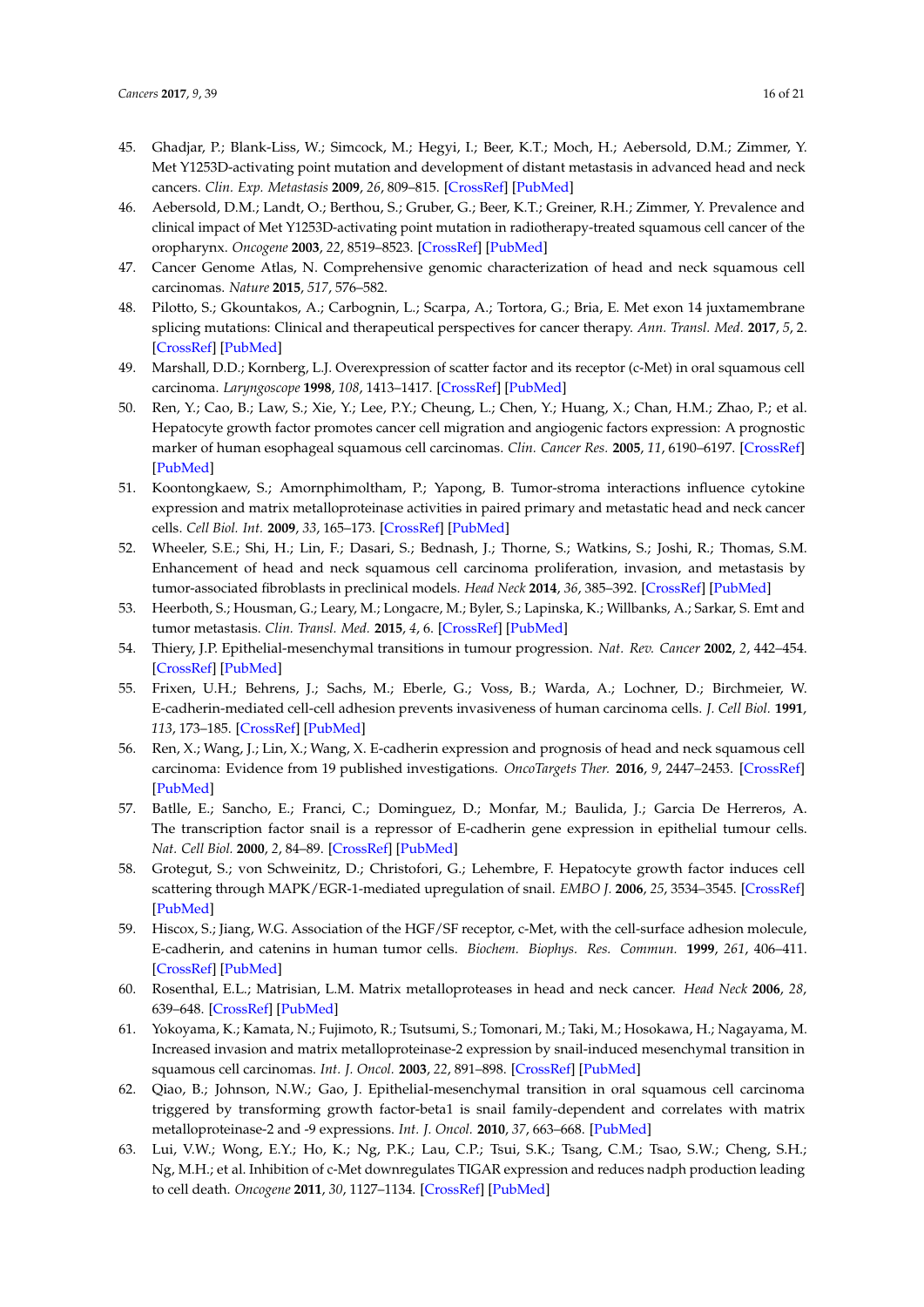- <span id="page-16-0"></span>64. Wong, E.Y.; Wong, S.C.; Chan, C.M.; Lam, E.K.; Ho, L.Y.; Lau, C.P.; Au, T.C.; Chan, A.K.; Tsang, C.M.; Tsao, S.W.; et al. Tp53-induced glycolysis and apoptosis regulator promotes proliferation and invasiveness of nasopharyngeal carcinoma cells. *Oncol. Lett.* **2015**, *9*, 569–574. [\[CrossRef\]](http://dx.doi.org/10.3892/ol.2014.2797) [\[PubMed\]](http://www.ncbi.nlm.nih.gov/pubmed/25621025)
- <span id="page-16-1"></span>65. Chen, Z.; Malhotra, P.S.; Thomas, G.R.; Ondrey, F.G.; Duffey, D.C.; Smith, C.W.; Enamorado, I.; Yeh, N.T.; Kroog, G.S.; Rudy, S.; et al. Expression of proinflammatory and proangiogenic cytokines in patients with head and neck cancer. *Clin. Cancer Res.* **1999**, *5*, 1369–1379. [\[PubMed\]](http://www.ncbi.nlm.nih.gov/pubmed/10389921)
- <span id="page-16-2"></span>66. Eisma, R.J.; Spiro, J.D.; Kreutzer, D.L. Role of angiogenic factors: Coexpression of interleukin-8 and vascular endothelial growth factor in patients with head and neck squamous carcinoma. *Laryngoscope* **1999**, *109*, 687–693. [\[CrossRef\]](http://dx.doi.org/10.1097/00005537-199905000-00002) [\[PubMed\]](http://www.ncbi.nlm.nih.gov/pubmed/10334214)
- <span id="page-16-3"></span>67. Dong, G.; Chen, Z.; Li, Z.Y.; Yeh, N.T.; Bancroft, C.C.; Van Waes, C. Hepatocyte growth factor/scatter factor-induced activation of MEK and PI3K signal pathways contributes to expression of proangiogenic cytokines interleukin-8 and vascular endothelial growth factor in head and neck squamous cell carcinoma. *Cancer Res.* **2001**, *61*, 5911–5918. [\[PubMed\]](http://www.ncbi.nlm.nih.gov/pubmed/11479233)
- <span id="page-16-4"></span>68. Worden, B.; Yang, X.P.; Lee, T.L.; Bagain, L.; Yeh, N.T.; Cohen, J.G.; Van Waes, C.; Chen, Z. Hepatocyte growth factor/scatter factor differentially regulates expression of proangiogenic factors through EGR-1 in head and neck squamous cell carcinoma. *Cancer Res.* **2005**, *65*, 7071–7080. [\[CrossRef\]](http://dx.doi.org/10.1158/0008-5472.CAN-04-0989) [\[PubMed\]](http://www.ncbi.nlm.nih.gov/pubmed/16103054)
- <span id="page-16-5"></span>69. Ninck, S.; Reisser, C.; Dyckhoff, G.; Helmke, B.; Bauer, H.; Herold-Mende, C. Expression profiles of angiogenic growth factors in squamous cell carcinomas of the head and neck. *Int. J. Cancer* **2003**, *106*, 34–44. [\[CrossRef\]](http://dx.doi.org/10.1002/ijc.11188) [\[PubMed\]](http://www.ncbi.nlm.nih.gov/pubmed/12794754)
- <span id="page-16-6"></span>70. Mamelle, G.; Pampurik, J.; Luboinski, B.; Lancar, R.; Lusinchi, A.; Bosq, J. Lymph node prognostic factors in head and neck squamous cell carcinomas. *Am. J. Surg.* **1994**, *168*, 494–498. [\[CrossRef\]](http://dx.doi.org/10.1016/S0002-9610(05)80109-6)
- <span id="page-16-7"></span>71. Noguchi, M.; Kido, Y.; Kubota, H.; Kinjo, H.; Kohama, G. Prognostic factors and relative risk for survival in N1–3 oral squamous cell carcinoma: A multivariate analysis using Cox's hazard model. *Br. J. Oral Maxillofac. Surg.* **1999**, *37*, 433–437. [\[CrossRef\]](http://dx.doi.org/10.1054/bjom.1999.0146) [\[PubMed\]](http://www.ncbi.nlm.nih.gov/pubmed/10687900)
- <span id="page-16-8"></span>72. Kim, C.H.; Moon, S.K.; Bae, J.H.; Lee, J.H.; Han, J.H.; Kim, K.; Choi, E.C. Expression of hepatocyte growth factor and c-Met in hypopharyngeal squamous cell carcinoma. *Acta Oto-Laryngol.* **2006**, *126*, 88–94. [\[CrossRef\]](http://dx.doi.org/10.1080/00016480510037014) [\[PubMed\]](http://www.ncbi.nlm.nih.gov/pubmed/16308260)
- <span id="page-16-9"></span>73. Chen, Y.S.; Wang, J.T.; Chang, Y.F.; Liu, B.Y.; Wang, Y.P.; Sun, A.; Chiang, C.P. Expression of hepatocyte growth factor and c-Met protein is significantly associated with the progression of oral squamous cell carcinoma in Taiwan. *J. Oral Pathol. Med.* **2004**, *33*, 209–217. [\[CrossRef\]](http://dx.doi.org/10.1111/j.0904-2512.2004.00118.x) [\[PubMed\]](http://www.ncbi.nlm.nih.gov/pubmed/15061708)
- <span id="page-16-10"></span>74. Cortesina, G.; Martone, T.; Galeazzi, E.; Olivero, M.; De Stefani, A.; Bussi, M.; Valente, G.; Comoglio, P.M.; Di Renzo, M.F. Staging of head and neck squamous cell carcinoma using the Met oncogene product as marker of tumor cells in lymph node metastases. *Int. J. Cancer* **2000**, *89*, 286–292. [\[CrossRef\]](http://dx.doi.org/10.1002/1097-0215(20000520)89:3<286::AID-IJC12>3.0.CO;2-U)
- <span id="page-16-11"></span>75. Galeazzi, E.; Olivero, M.; Gervasio, F.C.; De Stefani, A.; Valente, G.; Comoglio, P.M.; Di Renzo, M.F.; Cortesina, G. Detection of Met oncogene/hepatocyte growth factor receptor in lymph node metastases from head and neck squamous cell carcinomas. *Eur. Arch. Oto-Rhino-Laryngol.* **1997**, *254*, S138–S143. [\[CrossRef\]](http://dx.doi.org/10.1007/BF02439745)
- <span id="page-16-12"></span>76. Baschnagel, A.M.; Williams, L.; Hanna, A.; Chen, P.Y.; Krauss, D.J.; Pruetz, B.L.; Akervall, J.; Wilson, G.D. c-Met expression is a marker of poor prognosis in patients with locally advanced head and neck squamous cell carcinoma treated with chemoradiation. *Int. J. Radiat. Oncol. Biol. Phys.* **2014**, *88*, 701–707. [\[CrossRef\]](http://dx.doi.org/10.1016/j.ijrobp.2013.11.013) [\[PubMed\]](http://www.ncbi.nlm.nih.gov/pubmed/24521684)
- <span id="page-16-17"></span>77. Lo Muzio, L.; Farina, A.; Rubini, C.; Coccia, E.; Capogreco, M.; Colella, G.; Leonardi, R.; Campisi, G.; Carinci, F. Effect of c-Met expression on survival in head and neck squamous cell carcinoma. *Tumour Biol. J. Int. Soc. Oncodev. Biol. Med.* **2006**, *27*, 115–121. [\[CrossRef\]](http://dx.doi.org/10.1159/000092716) [\[PubMed\]](http://www.ncbi.nlm.nih.gov/pubmed/16612144)
- <span id="page-16-13"></span>78. Freudlsperger, C.; Alexander, D.; Reinert, S.; Hoffmann, J. Prognostic value of c-Met expression in oral squamous cell carcinoma. *Exp. Ther. Med.* **2010**, *1*, 69–72. [\[CrossRef\]](http://dx.doi.org/10.3892/etm_00000012) [\[PubMed\]](http://www.ncbi.nlm.nih.gov/pubmed/23136595)
- <span id="page-16-14"></span>79. Sawatsubashi, M.; Sasatomi, E.; Mizokami, H.; Tokunaga, O.; Shin, T. Expression of c-Met in laryngeal carcinoma. *Virchows Arch. Int. J. Pathol.* **1998**, *432*, 331–335. [\[CrossRef\]](http://dx.doi.org/10.1007/s004280050174)
- <span id="page-16-15"></span>80. Endo, K.; Shirai, A.; Furukawa, M.; Yoshizaki, T. Prognostic value of cell motility activation factors in patients with tongue squamous cell carcinoma. *Hum. Pathol.* **2006**, *37*, 1111–1116. [\[CrossRef\]](http://dx.doi.org/10.1016/j.humpath.2006.03.020) [\[PubMed\]](http://www.ncbi.nlm.nih.gov/pubmed/16867875)
- <span id="page-16-16"></span>81. Aebersold, D.M.; Kollar, A.; Beer, K.T.; Laissue, J.; Greiner, R.H.; Djonov, V. Involvement of the hepatocyte growth factor/scatter factor receptor c-Met and of  $Bcl-X<sub>L</sub>$  in the resistance of oropharyngeal cancer to ionizing radiation. *Int. J. Cancer* **2001**, *96*, 41–54. [\[CrossRef\]](http://dx.doi.org/10.1002/1097-0215(20010220)96:1<41::AID-IJC5>3.0.CO;2-F)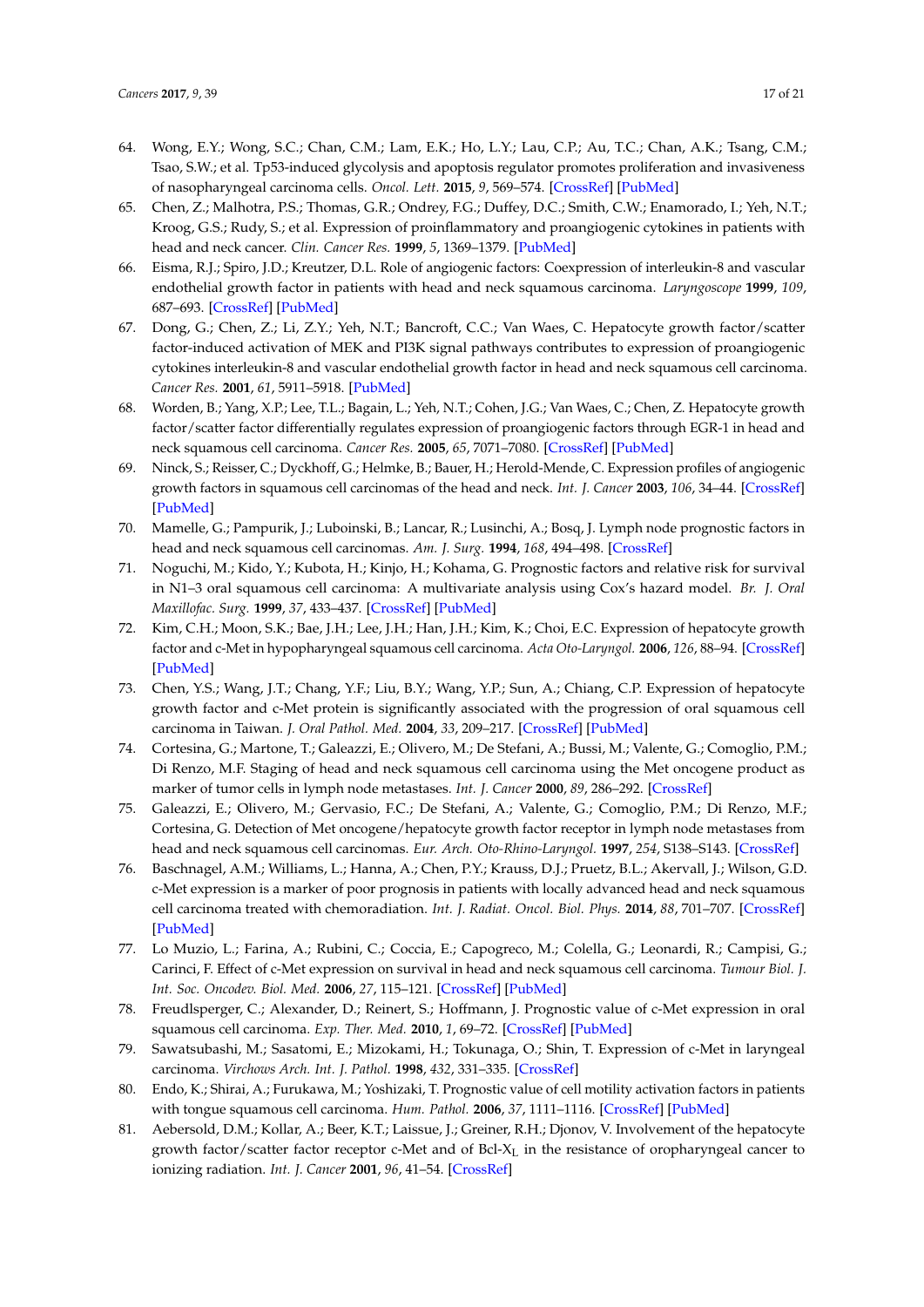- <span id="page-17-0"></span>82. Lacroix, L.; Post, S.F.; Valent, A.; Melkane, A.E.; Vielh, P.; Egile, C.; Castell, C.; Larois, C.; Micallef, S.; Saulnier, P.; et al. Met genetic abnormalities unreliable for patient selection for therapeutic intervention in oropharyngeal squamous cell carcinoma. *PLoS ONE* **2014**, *9*, e84319. [\[CrossRef\]](http://dx.doi.org/10.1371/journal.pone.0084319) [\[PubMed\]](http://www.ncbi.nlm.nih.gov/pubmed/24465403)
- <span id="page-17-1"></span>83. Qian, G.; Wang, D.; Magliocca, K.R.; Hu, Z.; Nannapaneni, S.; Kim, S.; Chen, Z.; Sun, S.Y.; Shin, D.M.; Saba, N.F.; et al. Human papillomavirus oncoprotein e6 upregulates c-Met through p53 downregulation. *Eur. J. Cancer* **2016**, *65*, 21–32. [\[CrossRef\]](http://dx.doi.org/10.1016/j.ejca.2016.06.006) [\[PubMed\]](http://www.ncbi.nlm.nih.gov/pubmed/27451021)
- <span id="page-17-2"></span>84. Kim, C.H.; Lee, J.S.; Kang, S.O.; Bae, J.H.; Hong, S.P.; Kahng, H. Serum hepatocyte growth factor as a marker of tumor activity in head and neck squamous cell carcinoma. *Oral Oncol.* **2007**, *43*, 1021–1025. [\[CrossRef\]](http://dx.doi.org/10.1016/j.oraloncology.2006.11.016) [\[PubMed\]](http://www.ncbi.nlm.nih.gov/pubmed/17306605)
- <span id="page-17-3"></span>85. Allen, C.; Duffy, S.; Teknos, T.; Islam, M.; Chen, Z.; Albert, P.S.; Wolf, G.; Van Waes, C. Nuclear factor-kappab-related serum factors as longitudinal biomarkers of response and survival in advanced oropharyngeal carcinoma. *Clin. Cancer Res.* **2007**, *13*, 3182–3190. [\[CrossRef\]](http://dx.doi.org/10.1158/1078-0432.CCR-06-3047) [\[PubMed\]](http://www.ncbi.nlm.nih.gov/pubmed/17545521)
- <span id="page-17-4"></span>86. Uchida, D.; Kawamata, H.; Omotehara, F.; Nakashiro, K.; Kimura-Yanagawa, T.; Hino, S.; Begum, N.M.; Hoque, M.O.; Yoshida, H.; Sato, M.; et al. Role of HGF/c-Met system in invasion and metastasis of oral squamous cell carcinoma cells in vitro and its clinical significance. *Int. J. Cancer* **2001**, *93*, 489–496. [\[CrossRef\]](http://dx.doi.org/10.1002/ijc.1368) [\[PubMed\]](http://www.ncbi.nlm.nih.gov/pubmed/11477552)
- <span id="page-17-5"></span>87. Syrjanen, S. The role of human papillomavirus infection in head and neck cancers. *Ann. Oncol.* **2010**, *21*, vii243–vii245. [\[CrossRef\]](http://dx.doi.org/10.1093/annonc/mdq454) [\[PubMed\]](http://www.ncbi.nlm.nih.gov/pubmed/20943622)
- <span id="page-17-6"></span>88. Ang, K.K.; Harris, J.; Wheeler, R.; Weber, R.; Rosenthal, D.I.; Nguyen-Tan, P.F.; Westra, W.H.; Chung, C.H.; Jordan, R.C.; Lu, C.; et al. Human papillomavirus and survival of patients with oropharyngeal cancer. *N. Engl. J. Med.* **2010**, *363*, 24–35. [\[CrossRef\]](http://dx.doi.org/10.1056/NEJMoa0912217) [\[PubMed\]](http://www.ncbi.nlm.nih.gov/pubmed/20530316)
- <span id="page-17-7"></span>89. Reeves, T.D.; Hill, E.G.; Armeson, K.E.; Gillespie, M.B. Cetuximab therapy for head and neck squamous cell carcinoma: A systematic review of the data. *Otolaryngol. Head Neck Surg.* **2011**, *144*, 676–684. [\[CrossRef\]](http://dx.doi.org/10.1177/0194599811399559) [\[PubMed\]](http://www.ncbi.nlm.nih.gov/pubmed/21493327)
- <span id="page-17-8"></span>90. Vermorken, J.B.; Herbst, R.S.; Leon, X.; Amellal, N.; Baselga, J. Overview of the efficacy of cetuximab in recurrent and/or metastatic squamous cell carcinoma of the head and neck in patients who previously failed platinum-based therapies. *Cancer* **2008**, *112*, 2710–2719. [\[CrossRef\]](http://dx.doi.org/10.1002/cncr.23442) [\[PubMed\]](http://www.ncbi.nlm.nih.gov/pubmed/18481809)
- <span id="page-17-9"></span>91. Rabinowits, G.; Haddad, R.I. Overcoming resistance to EGFR inhibitor in head and neck cancer: A review of the literature. *Oral Oncol.* **2012**, *48*, 1085–1089. [\[CrossRef\]](http://dx.doi.org/10.1016/j.oraloncology.2012.06.016) [\[PubMed\]](http://www.ncbi.nlm.nih.gov/pubmed/22840785)
- <span id="page-17-10"></span>92. Licitra, L.; Storkel, S.; Kerr, K.M.; Van Cutsem, E.; Pirker, R.; Hirsch, F.R.; Vermorken, J.B.; von Heydebreck, A.; Esser, R.; Celik, I.; et al. Predictive value of epidermal growth factor receptor expression for first-line chemotherapy plus cetuximab in patients with head and neck and colorectal cancer: Analysis of data from the extreme and crystal studies. *Eur. J. Cancer* **2013**, *49*, 1161–1168. [\[CrossRef\]](http://dx.doi.org/10.1016/j.ejca.2012.11.018) [\[PubMed\]](http://www.ncbi.nlm.nih.gov/pubmed/23265711)
- <span id="page-17-11"></span>93. Licitra, L.; Mesia, R.; Rivera, F.; Remenar, E.; Hitt, R.; Erfan, J.; Rottey, S.; Kawecki, A.; Zabolotnyy, D.; Benasso, M.; et al. Evaluation of EGFR gene copy number as a predictive biomarker for the efficacy of cetuximab in combination with chemotherapy in the first-line treatment of recurrent and/or metastatic squamous cell carcinoma of the head and neck: Extreme study. *Ann. Oncol.* **2011**, *22*, 1078–1087. [\[CrossRef\]](http://dx.doi.org/10.1093/annonc/mdq588) [\[PubMed\]](http://www.ncbi.nlm.nih.gov/pubmed/21048039)
- <span id="page-17-12"></span>94. Stabile, L.P.; He, G.; Lui, V.W.; Thomas, S.; Henry, C.; Gubish, C.T.; Joyce, S.; Quesnelle, K.M.; Siegfried, J.M.; Grandis, J.R. c-Src activation mediates erlotinib resistance in head and neck cancer by stimulating c-Met. *Clin. Cancer Res.* **2013**, *19*, 380–392. [\[CrossRef\]](http://dx.doi.org/10.1158/1078-0432.CCR-12-1555) [\[PubMed\]](http://www.ncbi.nlm.nih.gov/pubmed/23213056)
- <span id="page-17-13"></span>95. Krumbach, R.; Schuler, J.; Hofmann, M.; Giesemann, T.; Fiebig, H.H.; Beckers, T. Primary resistance to cetuximab in a panel of patient-derived tumour xenograft models: Activation of Met as one mechanism for drug resistance. *Eur. J. Cancer* **2011**, *47*, 1231–1243. [\[CrossRef\]](http://dx.doi.org/10.1016/j.ejca.2010.12.019) [\[PubMed\]](http://www.ncbi.nlm.nih.gov/pubmed/21273060)
- <span id="page-17-14"></span>96. Xu, H.; Stabile, L.P.; Gubish, C.T.; Gooding, W.E.; Grandis, J.R.; Siegfried, J.M. Dual blockade of egfr and c-Met abrogates redundant signaling and proliferation in head and neck carcinoma cells. *Clin. Cancer Res.* **2011**, *17*, 4425–4438. [\[CrossRef\]](http://dx.doi.org/10.1158/1078-0432.CCR-10-3339) [\[PubMed\]](http://www.ncbi.nlm.nih.gov/pubmed/21622718)
- <span id="page-17-15"></span>97. Takahashi, N.; Yamada, Y.; Furuta, K.; Honma, Y.; Iwasa, S.; Takashima, A.; Kato, K.; Hamaguchi, T.; Shimada, Y. Serum levels of hepatocyte growth factor and epiregulin are associated with the prognosis on anti-egfr antibody treatment in kras wild-type metastatic colorectal cancer. *Br. J. Cancer* **2014**, *110*, 2716–2727. [\[CrossRef\]](http://dx.doi.org/10.1038/bjc.2014.230) [\[PubMed\]](http://www.ncbi.nlm.nih.gov/pubmed/24800946)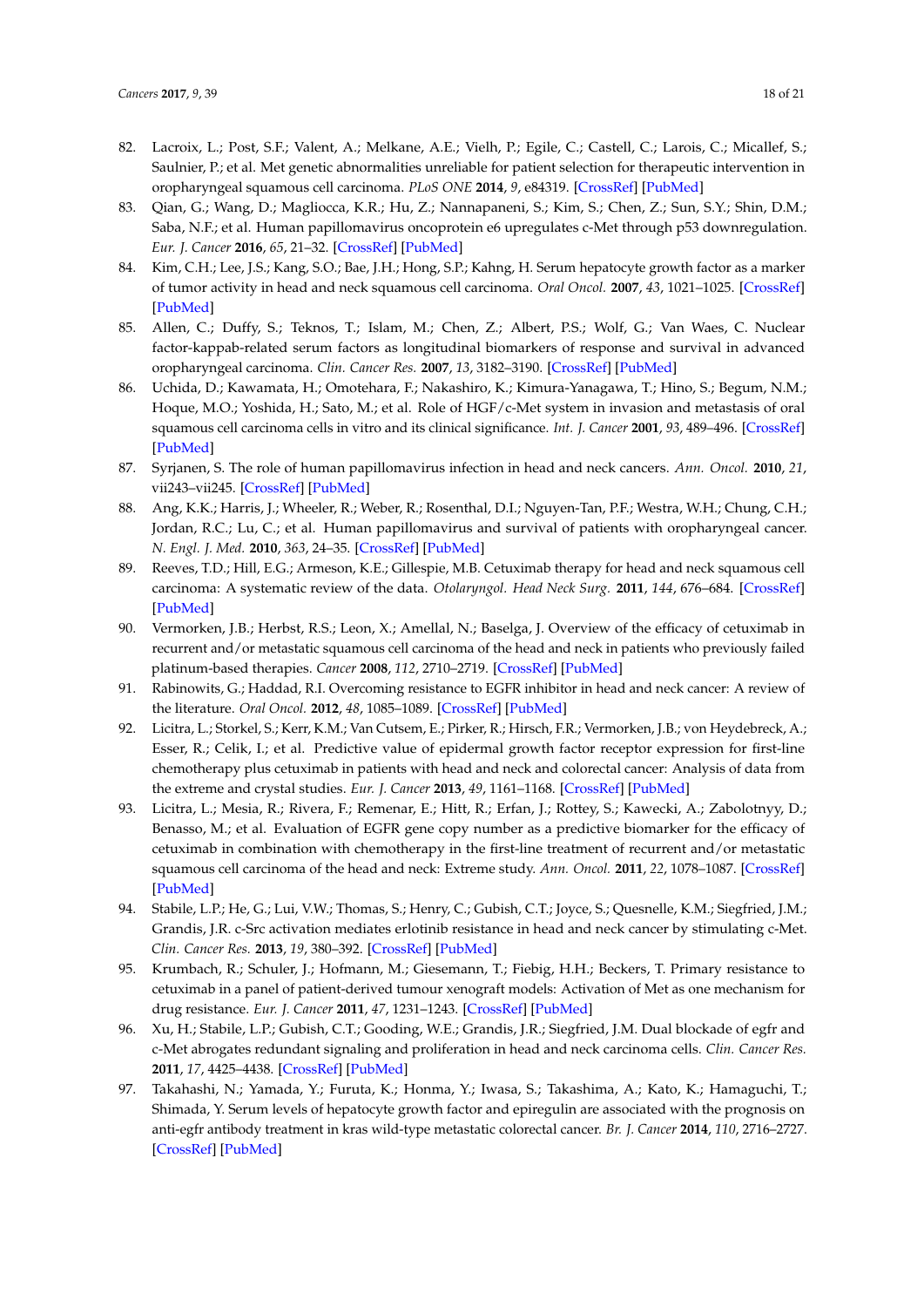- 98. Yamada, T.; Takeuchi, S.; Kita, K.; Bando, H.; Nakamura, T.; Matsumoto, K.; Yano, S. Hepatocyte growth factor induces resistance to anti-epidermal growth factor receptor antibody in lung cancer. *J. Thorac. Oncol.* **2012**, *7*, 272–280. [\[CrossRef\]](http://dx.doi.org/10.1097/JTO.0b013e3182398e69) [\[PubMed\]](http://www.ncbi.nlm.nih.gov/pubmed/22089117)
- <span id="page-18-0"></span>99. Tanaka, H.; Kimura, T.; Kudoh, S.; Mitsuoka, S.; Watanabe, T.; Suzumura, T.; Tachibana, K.; Noguchi, M.; Yano, S.; Hirata, K. Reaction of plasma hepatocyte growth factor levels in non-small cell lung cancer patients treated with EGFR-TKIs. *Int. J. Cancer* **2011**, *129*, 1410–1416. [\[CrossRef\]](http://dx.doi.org/10.1002/ijc.25799) [\[PubMed\]](http://www.ncbi.nlm.nih.gov/pubmed/21128242)
- <span id="page-18-1"></span>100. Basu, D.; Bewley, A.F.; Sperry, S.M.; Montone, K.T.; Gimotty, P.A.; Rasanen, K.; Facompre, N.D.; Weinstein, G.S.; Nakagawa, H.; Diehl, J.A.; et al. EGFR inhibition promotes an aggressive invasion pattern mediated by mesenchymal-like tumor cells within squamous cell carcinomas. *Mol. Cancer Ther.* **2013**, *12*, 2176–2186. [\[CrossRef\]](http://dx.doi.org/10.1158/1535-7163.MCT-12-1210) [\[PubMed\]](http://www.ncbi.nlm.nih.gov/pubmed/23939378)
- <span id="page-18-2"></span>101. Zou, H.Y.; Li, Q.; Lee, J.H.; Arango, M.E.; McDonnell, S.R.; Yamazaki, S.; Koudriakova, T.B.; Alton, G.; Cui, J.J.; Kung, P.P.; et al. An orally available small-molecule inhibitor of c-Met, PF-2341066, exhibits cytoreductive antitumor efficacy through antiproliferative and antiangiogenic mechanisms. *Cancer Res.* **2007**, *67*, 4408–4417. [\[CrossRef\]](http://dx.doi.org/10.1158/0008-5472.CAN-06-4443) [\[PubMed\]](http://www.ncbi.nlm.nih.gov/pubmed/17483355)
- <span id="page-18-3"></span>102. Sun, S.; Liu, S.; Duan, S.Z.; Zhang, L.; Zhou, H.; Hu, Y.; Zhou, X.; Shi, C.; Zhou, R.; Zhang, Z. Targeting the c-Met/FZD8 signaling axis eliminates patient-derived cancer stem-like cells in head and neck squamous carcinomas. *Cancer Res.* **2014**, *74*, 7546–7559. [\[CrossRef\]](http://dx.doi.org/10.1158/0008-5472.CAN-14-0826) [\[PubMed\]](http://www.ncbi.nlm.nih.gov/pubmed/25320014)
- <span id="page-18-4"></span>103. Christensen, J.G.; Zou, H.Y.; Arango, M.E.; Li, Q.; Lee, J.H.; McDonnell, S.R.; Yamazaki, S.; Alton, G.R.; Mroczkowski, B.; Los, G. Cytoreductive antitumor activity of PF-2341066, a novel inhibitor of anaplastic lymphoma kinase and c-Met, in experimental models of anaplastic large-cell lymphoma. *Mol. Cancer Ther.* **2007**, *6*, 3314–3322. [\[CrossRef\]](http://dx.doi.org/10.1158/1535-7163.MCT-07-0365) [\[PubMed\]](http://www.ncbi.nlm.nih.gov/pubmed/18089725)
- <span id="page-18-5"></span>104. Shaw, A.T.; Ou, S.H.; Bang, Y.J.; Camidge, D.R.; Solomon, B.J.; Salgia, R.; Riely, G.J.; Varella-Garcia, M.; Shapiro, G.I.; Costa, D.B.; et al. Crizotinib in Ros1-rearranged non-small-cell lung cancer. *N. Engl. J. Med.* **2014**, *371*, 1963–1971. [\[CrossRef\]](http://dx.doi.org/10.1056/NEJMoa1406766) [\[PubMed\]](http://www.ncbi.nlm.nih.gov/pubmed/25264305)
- <span id="page-18-6"></span>105. Qian, F.; Engst, S.; Yamaguchi, K.; Yu, P.; Won, K.A.; Mock, L.; Lou, T.; Tan, J.; Li, C.; Tam, D.; et al. Inhibition of tumor cell growth, invasion, and metastasis by EXEL-2880 (XL880, GSK1363089), a novel inhibitor of HGF and VEGF receptor tyrosine kinases. *Cancer Res.* **2009**, *69*, 8009–8016. [\[CrossRef\]](http://dx.doi.org/10.1158/0008-5472.CAN-08-4889) [\[PubMed\]](http://www.ncbi.nlm.nih.gov/pubmed/19808973)
- <span id="page-18-7"></span>106. Liu, L.; Shi, H.; Liu, Y.; Anderson, A.; Peterson, J.; Greger, J.; Martin, A.M.; Gilmer, T.M. Synergistic effects of foretinib with HER-targeted agents in MET and HER1- or HER2-coactivated tumor cells. *Mol. Cancer Ther.* **2011**, *10*, 518–530. [\[CrossRef\]](http://dx.doi.org/10.1158/1535-7163.MCT-10-0698) [\[PubMed\]](http://www.ncbi.nlm.nih.gov/pubmed/21252284)
- <span id="page-18-8"></span>107. Munshi, N.; Jeay, S.; Li, Y.; Chen, C.R.; France, D.S.; Ashwell, M.A.; Hill, J.; Moussa, M.M.; Leggett, D.S.; Li, C.J. Arq 197, a novel and selective inhibitor of the human c-Met receptor tyrosine kinase with antitumor activity. *Mol. Cancer Ther.* **2010**, *9*, 1544–1553. [\[CrossRef\]](http://dx.doi.org/10.1158/1535-7163.MCT-09-1173) [\[PubMed\]](http://www.ncbi.nlm.nih.gov/pubmed/20484018)
- <span id="page-18-9"></span>108. Xi, W.H.; Yang, L.Y.; Cao, Z.Y.; Qian, Y. Tivantinib (arq-197) exhibits anti-tumor activity with down-regulation of fak in oral squamous cell carcinoma. *Biochem. Biophys. Res. Commun.* **2015**, *457*, 723–729. [\[CrossRef\]](http://dx.doi.org/10.1016/j.bbrc.2015.01.062) [\[PubMed\]](http://www.ncbi.nlm.nih.gov/pubmed/25623532)
- <span id="page-18-10"></span>109. Calles, A.; Kwiatkowski, N.; Cammarata, B.K.; Ercan, D.; Gray, N.S.; Janne, P.A. Tivantinib (arq 197) efficacy is independent of Met inhibition in non-small-cell lung cancer cell lines. *Mol. Oncol.* **2015**, *9*, 260–269. [\[CrossRef\]](http://dx.doi.org/10.1016/j.molonc.2014.08.011) [\[PubMed\]](http://www.ncbi.nlm.nih.gov/pubmed/25226813)
- <span id="page-18-11"></span>110. Nisa, L.; Aebersold, D.M.; Giger, R.; Zimmer, Y.; Medova, M. Biological, diagnostic and therapeutic relevance of the Met receptor signaling in head and neck cancer. *Pharmacol. Ther.* **2014**, *143*, 337–349. [\[CrossRef\]](http://dx.doi.org/10.1016/j.pharmthera.2014.04.005) [\[PubMed\]](http://www.ncbi.nlm.nih.gov/pubmed/24786972)
- <span id="page-18-12"></span>111. D'Arcangelo, M.; Cappuzzo, F. Focus on the potential role of ficlatuzumab in the treatment of non-small cell lung cancer. *Biol. Targets Ther.* **2013**, *7*, 61–68. [\[CrossRef\]](http://dx.doi.org/10.2147/BTT.S28908) [\[PubMed\]](http://www.ncbi.nlm.nih.gov/pubmed/23493885)
- <span id="page-18-13"></span>112. Kumar, D.; Kandl, C.; Hamilton, C.D.; Shnayder, Y.; Tsue, T.T.; Kakarala, K.; Ledgerwood, L.; Sun, X.S.; Huang, H.J.; Girod, D.; et al. Mitigation of tumor-associated fibroblast-facilitated head and neck cancer progression with anti-hepatocyte growth factor antibody ficlatuzumab. *JAMA Otolaryngol. Head Neck Surg.* **2015**, *141*, 1133–1139. [\[CrossRef\]](http://dx.doi.org/10.1001/jamaoto.2015.2381) [\[PubMed\]](http://www.ncbi.nlm.nih.gov/pubmed/26540318)
- <span id="page-18-14"></span>113. Burgess, T.; Coxon, A.; Meyer, S.; Sun, J.; Rex, K.; Tsuruda, T.; Chen, Q.; Ho, S.Y.; Li, L.; Kaufman, S.; et al. Fully human monoclonal antibodies to hepatocyte growth factor with therapeutic potential against hepatocyte growth factor/c-Met-dependent human tumors. *Cancer Res.* **2006**, *66*, 1721–1729. [\[CrossRef\]](http://dx.doi.org/10.1158/0008-5472.CAN-05-3329) [\[PubMed\]](http://www.ncbi.nlm.nih.gov/pubmed/16452232)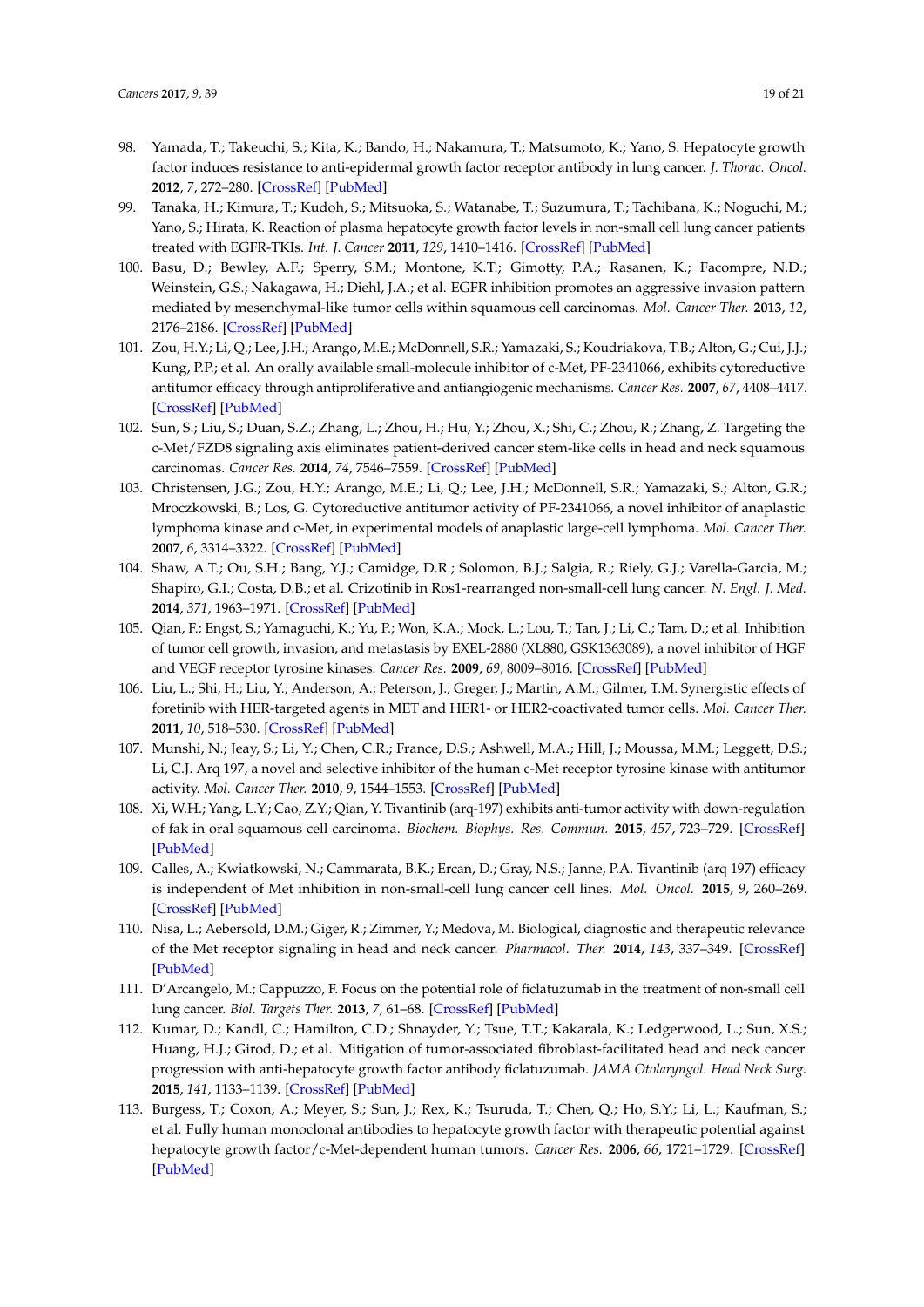- <span id="page-19-0"></span>114. Stabile, L.P.; Rothstein, M.E.; Keohavong, P.; Jin, J.; Yin, J.; Land, S.R.; Dacic, S.; Luong, T.M.; Kim, K.J.; Dulak, A.M.; et al. Therapeutic targeting of human hepatocyte growth factor with a single neutralizing monoclonal antibody reduces lung tumorigenesis. *Mol. Cancer Ther.* **2008**, *7*, 1913–1922. [\[CrossRef\]](http://dx.doi.org/10.1158/1535-7163.MCT-07-2169) [\[PubMed\]](http://www.ncbi.nlm.nih.gov/pubmed/18645002)
- <span id="page-19-1"></span>115. Coon, V.; Laukert, T.; Pedone, C.A.; Laterra, J.; Kim, K.J.; Fults, D.W. Molecular therapy targeting sonic hedgehog and hepatocyte growth factor signaling in a mouse model of medulloblastoma. *Mol. Cancer Ther.* **2010**, *9*, 2627–2636. [\[CrossRef\]](http://dx.doi.org/10.1158/1535-7163.MCT-10-0486) [\[PubMed\]](http://www.ncbi.nlm.nih.gov/pubmed/20807782)
- <span id="page-19-2"></span>116. Okamoto, W.; Okamoto, I.; Tanaka, K.; Hatashita, E.; Yamada, Y.; Kuwata, K.; Yamaguchi, H.; Arao, T.; Nishio, K.; Fukuoka, M.; et al. Tak-701, a humanized monoclonal antibody to hepatocyte growth factor, reverses gefitinib resistance induced by tumor-derived hgf in non-small cell lung cancer with an EGFR mutation. *Mol. Cancer Ther.* **2010**, *9*, 2785–2792. [\[CrossRef\]](http://dx.doi.org/10.1158/1535-7163.MCT-10-0481) [\[PubMed\]](http://www.ncbi.nlm.nih.gov/pubmed/20716641)
- <span id="page-19-3"></span>117. Stabile, L.P.; Rothstein, M.E.; Keohavong, P.; Lenzner, D.; Land, S.R.; Gaither-Davis, A.L.; Kim, K.J.; Kaminski, N.; Siegfried, J.M. Targeting of both the c-Met and egfr pathways results in additive inhibition of lung tumorigenesis in transgenic mice. *Cancers* **2010**, *2*, 2153–2170. [\[CrossRef\]](http://dx.doi.org/10.3390/cancers2042153) [\[PubMed\]](http://www.ncbi.nlm.nih.gov/pubmed/21390244)
- <span id="page-19-4"></span>118. Merchant, M.; Ma, X.; Maun, H.R.; Zheng, Z.; Peng, J.; Romero, M.; Huang, A.; Yang, N.Y.; Nishimura, M.; Greve, J.; et al. Monovalent antibody design and mechanism of action of onartuzumab, a Met antagonist with anti-tumor activity as a therapeutic agent. *Proc. Natl. Acad. Sci. USA* **2013**, *110*, E2987–E2996. [\[CrossRef\]](http://dx.doi.org/10.1073/pnas.1302725110) [\[PubMed\]](http://www.ncbi.nlm.nih.gov/pubmed/23882082)
- <span id="page-19-5"></span>119. Liu, L.; Zeng, W.; Wortinger, M.A.; Yan, S.B.; Cornwell, P.; Peek, V.L.; Stephens, J.R.; Tetreault, J.W.; Xia, J.; Manro, J.R.; et al. LY2875358, a neutralizing and internalizing anti-MET bivalent antibody, inhibits HGF-dependent and HGF-independent Met activation and tumor growth. *Clin. Cancer Res.* **2014**, *20*, 6059–6070. [\[CrossRef\]](http://dx.doi.org/10.1158/1078-0432.CCR-14-0543) [\[PubMed\]](http://www.ncbi.nlm.nih.gov/pubmed/25231402)
- <span id="page-19-6"></span>120. Mizuno, S.; Nakamura, T. HGF-MET cascade, a key target for inhibiting cancer metastasis: The impact of NK4 discovery on cancer biology and therapeutics. *Int. J. Mol. Sci.* **2013**, *14*, 888–919. [\[CrossRef\]](http://dx.doi.org/10.3390/ijms14010888) [\[PubMed\]](http://www.ncbi.nlm.nih.gov/pubmed/23296269)
- <span id="page-19-7"></span>121. Lin, C.J.; Grandis, J.R.; Carey, T.E.; Gollin, S.M.; Whiteside, T.L.; Koch, W.M.; Ferris, R.L.; Lai, S.Y. Head and neck squamous cell carcinoma cell lines: Established models and rationale for selection. *Head Neck* **2007**, *29*, 163–188. [\[CrossRef\]](http://dx.doi.org/10.1002/hed.20478) [\[PubMed\]](http://www.ncbi.nlm.nih.gov/pubmed/17312569)
- <span id="page-19-8"></span>122. Mueller-Klieser, W. Three-dimensional cell cultures: From molecular mechanisms to clinical applications. *Am. J. Physiol.* **1997**, *273*, C1109–C1123. [\[PubMed\]](http://www.ncbi.nlm.nih.gov/pubmed/9357753)
- <span id="page-19-9"></span>123. Mery, B.; Rancoule, C.; Guy, J.B.; Espenel, S.; Wozny, A.S.; Battiston-Montagne, P.; Ardail, D.; Beuve, M.; Alphonse, G.; Rodriguez-Lafrasse, C.; et al. Preclinical models in HNSCC: A comprehensive review. *Oral Oncol.* **2017**, *65*, 51–56. [\[CrossRef\]](http://dx.doi.org/10.1016/j.oraloncology.2016.12.010) [\[PubMed\]](http://www.ncbi.nlm.nih.gov/pubmed/28109468)
- <span id="page-19-10"></span>124. Rong, S.; Bodescot, M.; Blair, D.; Dunn, J.; Nakamura, T.; Mizuno, K.; Park, M.; Chan, A.; Aaronson, S.; Vande Woude, G.F. Tumorigenicity of the Met proto-oncogene and the gene for hepatocyte growth factor. *Mol.Cell. Biol.* **1992**, *12*, 5152–5158. [\[CrossRef\]](http://dx.doi.org/10.1128/MCB.12.11.5152) [\[PubMed\]](http://www.ncbi.nlm.nih.gov/pubmed/1406687)
- <span id="page-19-11"></span>125. Zhang, Y.W.; Su, Y.; Lanning, N.; Gustafson, M.; Shinomiya, N.; Zhao, P.; Cao, B.; Tsarfaty, G.; Wang, L.M.; Hay, R.; et al. Enhanced growth of human met-expressing xenografts in a new strain of immunocompromised mice transgenic for human hepatocyte growth factor/scatter factor. *Oncogene* **2005**, *24*, 101–106. [\[CrossRef\]](http://dx.doi.org/10.1038/sj.onc.1208181) [\[PubMed\]](http://www.ncbi.nlm.nih.gov/pubmed/15531925)
- <span id="page-19-12"></span>126. Francone, T.D.; Landmann, R.G.; Chen, C.T.; Sun, M.Y.; Kuntz, E.J.; Zeng, Z.; Dematteo, R.P.; Paty, P.B.; Weiser, M.R. Novel xenograft model expressing human hepatocyte growth factor shows ligand-dependent growth of c-Met-expressing tumors. *Mol. Cancer Ther.* **2007**, *6*, 1460–1466. [\[CrossRef\]](http://dx.doi.org/10.1158/1535-7163.MCT-06-0466) [\[PubMed\]](http://www.ncbi.nlm.nih.gov/pubmed/17431125)
- <span id="page-19-13"></span>127. Stabile, L.P.; Lyker, J.S.; Land, S.R.; Dacic, S.; Zamboni, B.A.; Siegfried, J.M. Transgenic mice overexpressing hepatocyte growth factor in the airways show increased susceptibility to lung cancer. *Carcinogenesis* **2006**, *27*, 1547–1555. [\[CrossRef\]](http://dx.doi.org/10.1093/carcin/bgl003) [\[PubMed\]](http://www.ncbi.nlm.nih.gov/pubmed/16513678)
- <span id="page-19-14"></span>128. Myers, J.N.; Holsinger, F.C.; Jasser, S.A.; Bekele, B.N.; Fidler, I.J. An orthotopic nude mouse model of oral tongue squamous cell carcinoma. *Clin. Cancer Res.* **2002**, *8*, 293–298. [\[PubMed\]](http://www.ncbi.nlm.nih.gov/pubmed/11801572)
- <span id="page-19-15"></span>129. Hidalgo, M.; Amant, F.; Biankin, A.V.; Budinska, E.; Byrne, A.T.; Caldas, C.; Clarke, R.B.; de Jong, S.; Jonkers, J.; Maelandsmo, G.M.; et al. Patient-derived xenograft models: An emerging platform for translational cancer research. *Cancer Discov.* **2014**, *4*, 998–1013. [\[CrossRef\]](http://dx.doi.org/10.1158/2159-8290.CD-14-0001) [\[PubMed\]](http://www.ncbi.nlm.nih.gov/pubmed/25185190)